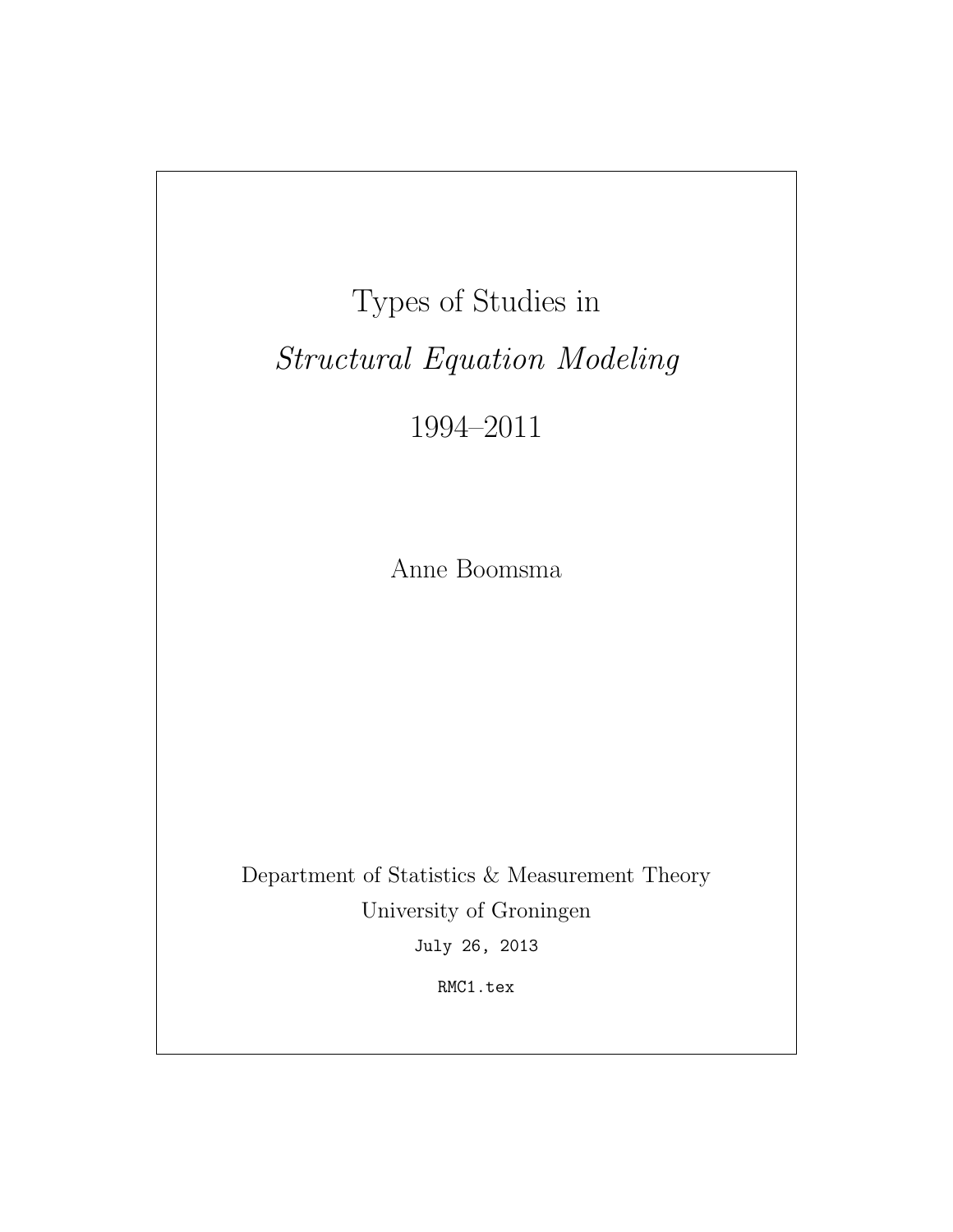# Types of studies in Structural Equation Modeling 1994–2011

# Anne Boomsma

Department of Statistics & Measurement Theory, University of Groningen

An overview is given of so-called original articles that have been published in the *Struc*tural Equation Modeling journal over the years 1994–2011, followed by a number of summarizing figures and tables. Each article is primarily categorized [in blue] regarding the type of data being used. The inventory was triggered by curiosity to explore the application of Monte Carlo studies in structural equation modeling research. The employed coding is shown in Table [1.](#page-1-0)

Multiple categorization has been applied. If an article uses both Monte Carlo data [MC] and empirical data [ED], for example, it is categorized as [MC,ED].

If some of our categorizations would be apparently wrong, or if other errors have been made in the overview, we would appreciate to be informed, so that the necessary corrections can be implemented. Our e-mail address is [a.boomsma@rug.nl.](mailto:a.boomsma@rug.nl)

| Code                  | Meaning                                                                                                                                                                                                       |
|-----------------------|---------------------------------------------------------------------------------------------------------------------------------------------------------------------------------------------------------------|
| <b>AD</b>             | Analysis of artificial data, i.e., generated data, but not a Monte<br>study; often single sample cases                                                                                                        |
| AD(P)                 | Population study, i.e., analysis of self-selected population data                                                                                                                                             |
| EM<br>EM(S)<br>EM(SS) | Analysis of empirical data<br>Secondary analysis of empirical data collected by other researchers<br>Analysis of a (sub)sample from an empirical data bank; often<br>primarily collected by other researchers |
| <b>MC</b><br>MC(META) | Monte Carlo study<br>Meta-modeling applied in a Monte Carlo study                                                                                                                                             |
| TН<br>TH(R)           | Theoretical study without analysis of empirical or artificial data<br>Theoretical study having a review character                                                                                             |

<span id="page-1-0"></span>Table 1. Coding used to categorize articles.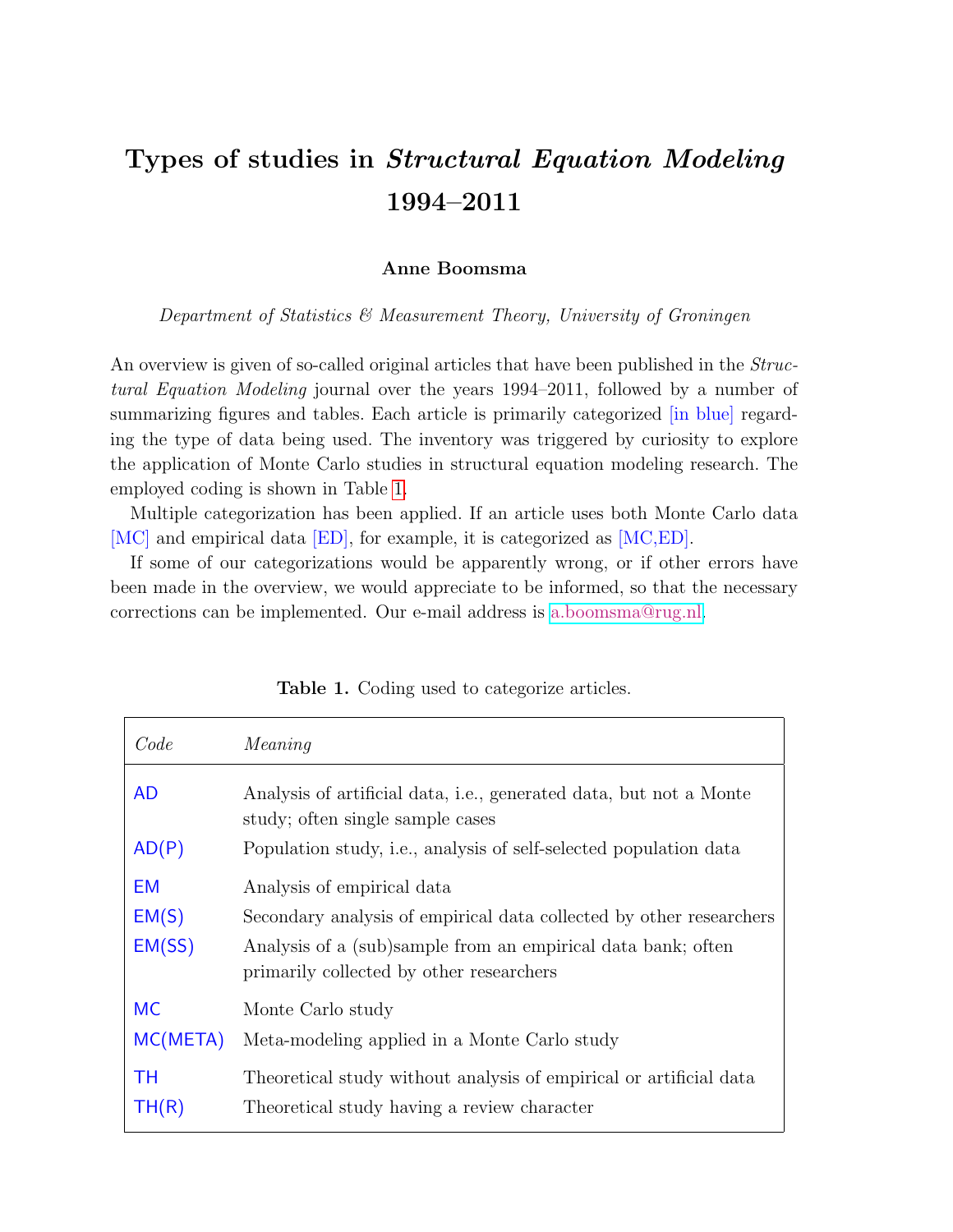- Marsh, H.W. (1994). Confirmatory factor analysis models of factorial invariance: A multifaceted approach.  $1(1)$ , 5–34. [ED(SS)]
- Bagozzi, R.P., & Heatherton, T.F. (1994). A general approach to representing multifaceted personality constructs: Application to state self-esteem.  $1(1)$ ,  $35-67$ . [ED]
- Short, L.M., & Hennessy, M. (1994). Using structural equations to estimate effects of behavioral interventions. 1(1), 68–81. [AD]
- Heck, R.H., & Johnsrud, L.K. (1994). Workplace stratification in higher education administration: Proposing and testing a structural model.  $1(1)$ , 82–97. [ED]
- Gerbing, D.W., & Hamilton, J.G. (1994). The surprising viability of a simple alternate estimation procedure for construction of large-scale structural equation measurement models. 1(2), 103–115. [MC(META)]
- Marsh, H.W., & Grayson, D. (1994). Longitudinal confirmatory factor analysis: Common, time-specific, item-specific, and residual-error components of variance.  $1(2)$ , 116–145.  $[ED(S)]$
- Thompson, K.N., & Getty, J.M. (1994). Structural model of relations among quality, satisfaction, and recommending behavior in lodging decisions. 1(2), 146–160. [ED]
- Williams, L.J., & Holahan, P.J. (1994). Parsimony-based fit indices for multipleindicator models: Do they work?  $1(2)$ ,  $161-189$ . [MC]
- Benson, J., & El-Zahhar, N. (1994). Further refinement and validation of the revised test anxiety scale.  $1(3)$ , 203–221. [ED]
- Bagozzi, R.P. (1994). Effects of arousal on organization of positive and negative affect and cognitions: Application to attitude theory. 1(3), 222–252. [ED]
- Bullock, H.E., Harlow, L.L., & Mulaik, S.A. (1994). Causation issues in structural equation modeling research.  $1(3)$ ,  $253-267$ . [TH]
- Fraas, J.W., & Newman, I. (1994). A binomial test of model fit. 1(3), 268–273. [ED(S)]
- Brown, R.L. (1994). Efficacy of the indirect approach for estimating structural equation models with missing data: A comparison of five methods.  $1(4)$ ,  $287-316$ . [MC]
- Marsh, H.W., & Grayson, D. (1994). Longitudinal stability of latent means and individual differences: A unified approach. 1(4), 317–359. [ED(SS)]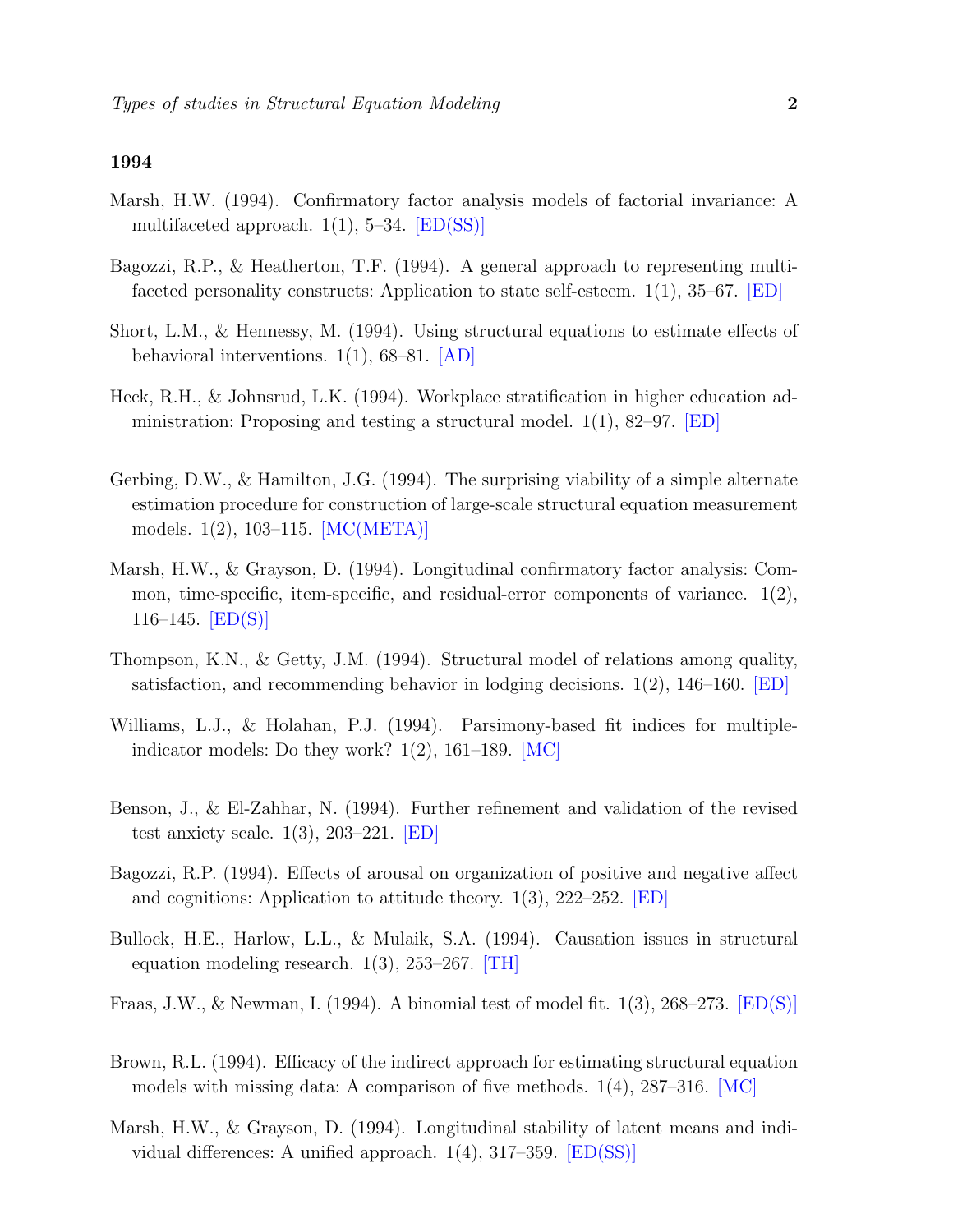Rotzien, A., Vacha-Haase, T., Murthy, K., Davenport, D., & Thompson, B. (1994). A confirmatory factor analysis of the Hendrick-Hendrick Love Attitudes Scale: We may not yet have an acceptable model. 1(4), 360–374. [ED]

- O'Brien, R.M., & Reilly, T. (1995). Equality in constraints and metric-setting measurement models.  $2(1)$ , 1–12.  $|AD|$
- Cadigan, N.G. (1995). Local influence in structural equation models. 2(1), 13–30.  $|ED(S)|$
- Hershberger, S.L., Corneal, S.E., & Molenaar, P.C.M. (1995). Dynamic factor analysis: An application to emotional response patterns underlying daughter/father and stepdaughter/stepfather relationships. 2(1), 31–52. [ED]
- Shen, H., Bentler, P.M., & Comrey, A.L. (1995). A comparison of models of medical school student selection. 2(2), 93–100. [ED]
- Kaplan, D., & George, R. (1995). A study of the power associated with testing factor mean differences under violations of factorial invariance.  $2(2)$ ,  $101-118$ .  $[AD(P)]$
- Ding, L., Velicer, W.F., & Harlow, L.L. (1995). Effects of estimation methods, number of indicators per factor, and improper solutions on structural equation modeling fit indices. 2(2), 119–143. [MC(META)]
- Duncan, T.E., & Duncan, S.C. (1995). Modeling the processes of development via latent variable growth curve methodology. 2(3), 187–213. [ED]
- Stevens, J.J. (1995). Confirmatory factor analysis of the Iowa Tests of Basic Skills. 2(3), 214–231. [ED]
- Szeinbach, S.L., Barnes, J.H., & Summers, K.H. (1995). Comparison of a behavioral model of physicians' drug product choice decision with pharmacists' product choice recommendations: A study of the choice for the treatment of panic disorder. 2(3), 232–245. [ED]
- Marsh, H.W. (1995).  $\Delta 2$  and  $\chi^2$ I2 fit indices for structural equation models: A brief note of clarification.  $2(3)$ ,  $246-254$ . [TH]
- Raykov, T., & Widaman, K.F. (1995). Issues in applied structural equation modeling research. 2(4), 289–318. [TH]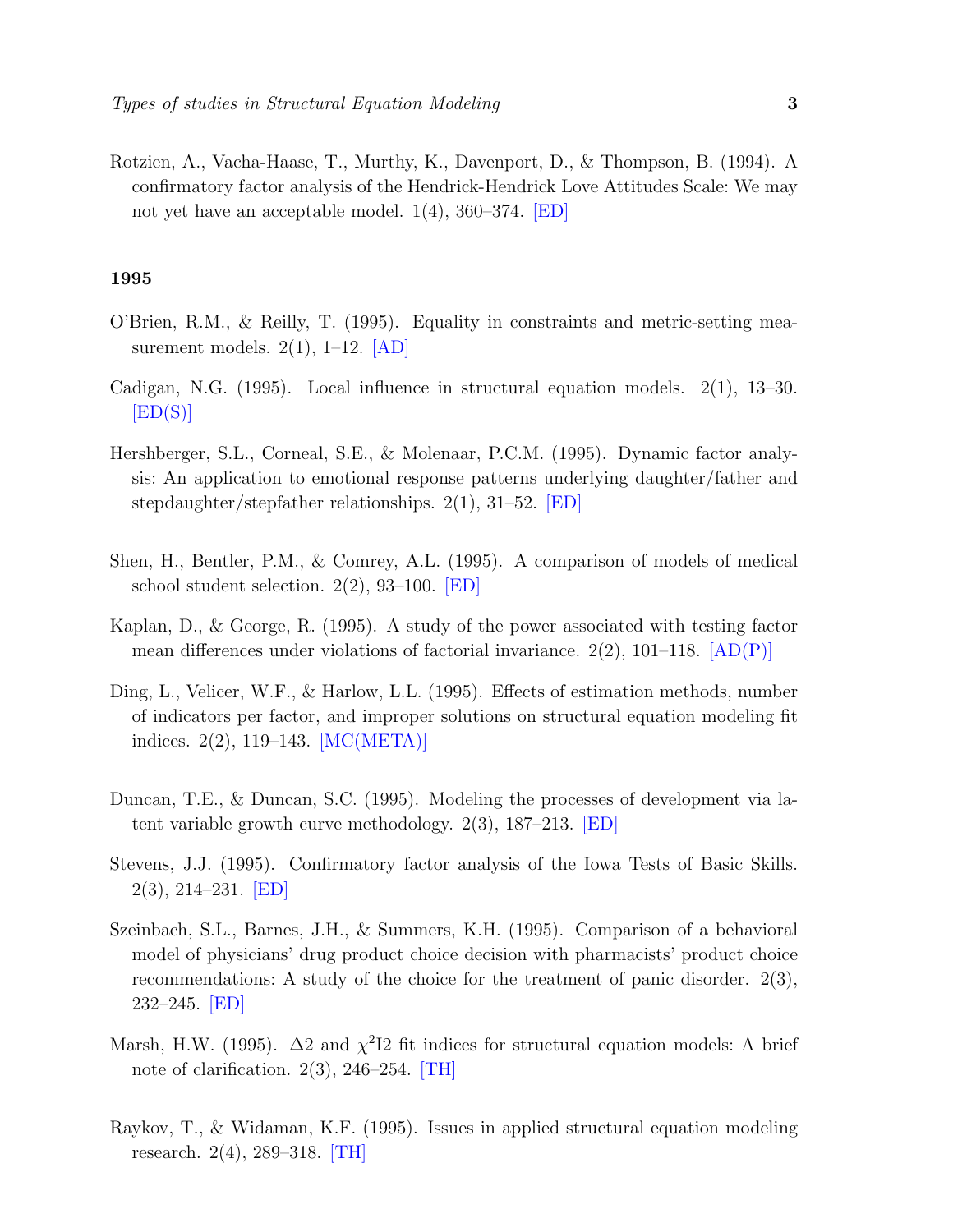- Wang, J., Fisher, J.H., Siegal, H.A., Falck, R.S., & Carlson, R.G. (1995). Influence of measurement errors on HIV risk behavior analysis: A case study examining condom use among drug users.  $2(4)$ ,  $319-334$ . **ED**
- Stankov, L., & Raykov, T. (1995). Modeling complexity and difficulty in measures of fluid intelligence.  $2(4)$ , 335–366. [ED]

- Wright, B.D. (1996). Comparing Rasch measurement and factor analysis. 3(1), 3–24.  $|ED|$
- Smith, R.M. (1996). A comparison of methods for determining dimensionality in Rasch measurement. 3(1), 25–40. [MC]
- Chang, C.-H. (1996). Finding two dimensions in MMPI-2 Depression. 3(1), 41–49. [ED]
- Green, K.E. (1996). Dimensional analyses of complex data. 3(1), 50–61. [ED]
- Gerbing, D.W., & Hamilton, J.G. (1996). Viability of exploratory factor analysis as a precursor to confirmatory factor analysis.  $3(1)$ ,  $62-72$ . [MC]
- Robles, J. (1996). Confirmation bias in structural equation modeling. 3(1), 73–83. [TH]
- Tremblay, P.F., & Gardner, R.C. (1996). On the growth of structural equation modeling in psychological journals.  $3(2)$ ,  $93-104$ .  $[TH(R)]$
- Austin, J.T., & Calderon, R.F. (1996). Theoretical and technical contributions to structural equation modeling: An updated annotated bibliography. 3(2), 105–175.  $[TH(R)]$
- Anderson, R.D. (1996). An evaluation of the Satorra-Bentler distributional misspecification correction applied to the McDonald fit index. 3(3), 203–227. [MC]
- Wang, L., Fan, X., & Willson, V.L. (1996). Effects of nonnormal data on parameter estimates and fit indices for a model with latent and manifest variables: An empirical study. 3(3), 228–247. [MC]
- Raykov, T. (1996). Plasticity in fluid intelligence of older adults: An individual latent growth curve modeling application.  $3(3)$ ,  $248-265$ .  $\boxed{\text{ED}(S)}$
- Jedidi, K., Ramaswamy, V., DeSarbo, W.S., & Wedel, M. (1996). On estimating finite mixtures of multivariate regression and simultaneous equation models. 3(3), 266– 289. [ED(SS)]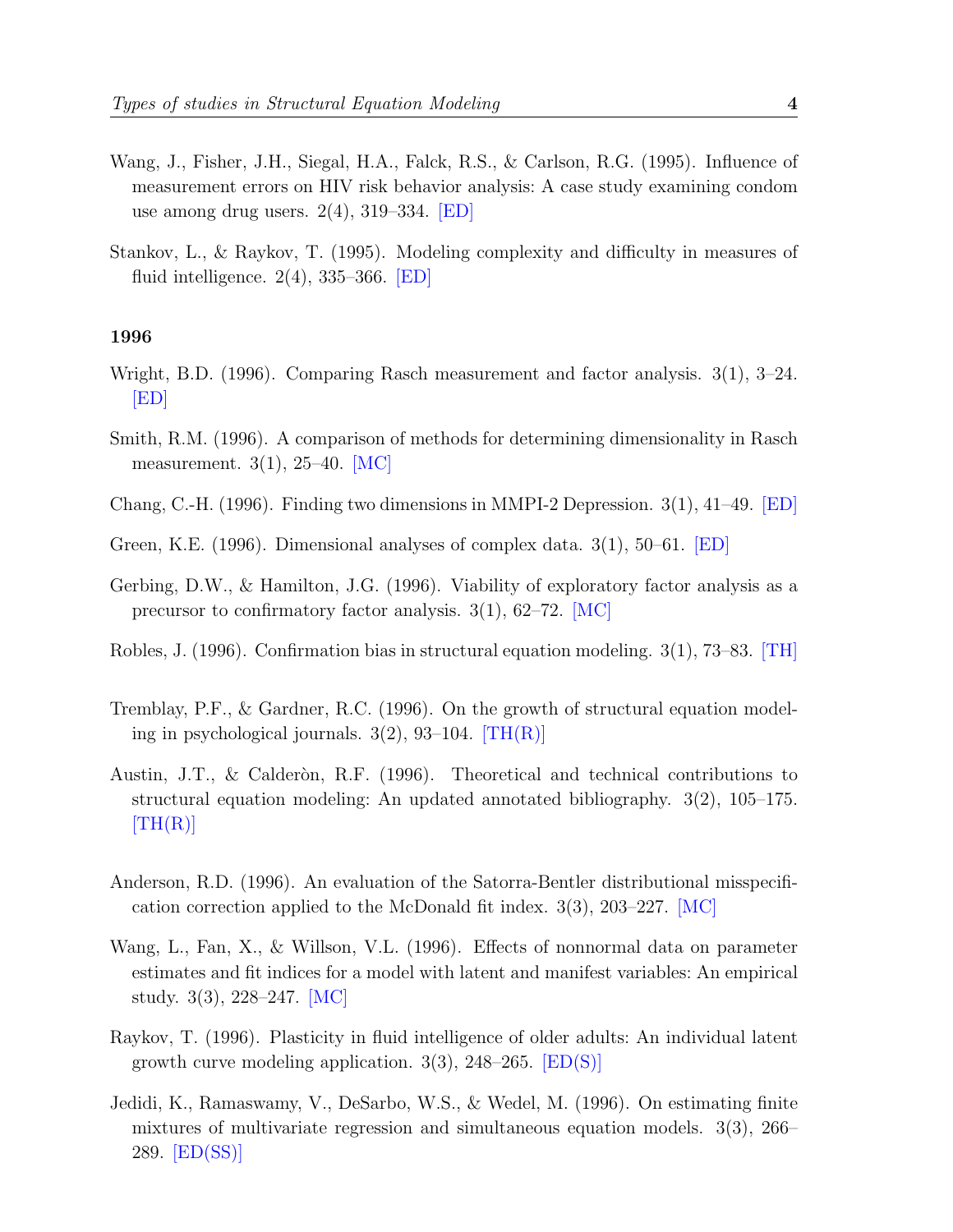- Dolan, C. (1996). Principal component analysis using LISREL 8. 3(4), 307–322.  $[ED(S)]$
- Duncan, S.C., & Duncan, T.E. (1996). A multivariate latent growth curve analysis of adolescent substance use.  $3(4)$ ,  $323-347$ . **[ED]**
- Burkholder, G.J., & Harlow, L.L. (1996). Using structural equation modeling techniques to evaluate HIV risk models. 3(4), 348–368. [ED]
- Rigdon, E.E. (1996). CFI versus RMSEA: A comparison of two fit indexes for structural equation modeling.  $3(4)$ ,  $369-379$ . [TH]

- Kaplan, D., & Elliott, P.R. (1997). A didactic example of multilevel structural equation modeling applicable to the study of organizations.  $4(1)$ ,  $1-24$ . [ED]
- Papa, F.J., Harasym, P.H., & Schumacker, R.E. (1997). Evidence of second-order factor structure in a diagnostic problem space: Implications for medical education.  $4(1)$ ,  $25-36.$  [ED]
- Broome, K.M., Knight, K., Joe, G.W., Simpson, D.D., & Cross, D. (1997). Structural models of antisocial behavior and during-treatment performance for probationers in a substance abuse treatment program.  $4(1)$ , 37–51. **[ED]**
- Grosset, J.M. (1997). Differences in educational outcomes of African American students from different socioeconomic backgrounds. 4(1), 52–64. [ED]
- Finch, J.F., West, S.G., & MacKinnon, D.P. (1997). Effects of sample size and nonnormality on the estimation of mediated effects in latent variable models.  $4(2)$ ,  $87-107$ .  $|MC|$
- Green, S.B., Akey, T.M., Fleming, K.K., Hershberger, S.L., & Marquis, J.G. (1997). Effect of the number of scale points on chi-square fit indices in confirmatory factor analysis.  $4(2)$ , 108–120. [MC]
- Weng, L.-J., & Cheng, C.-P. (1997). Why might relative fit indices differ between estimators?  $4(2)$ , 121–128. [ED(S)]
- Dauphinee, T.L., Schau, C., & Stevens, J.J. (1997). Survey of attitudes toward statistics: Factor structure and factorial invariance for women and men. 4(2), 129–141. [ED]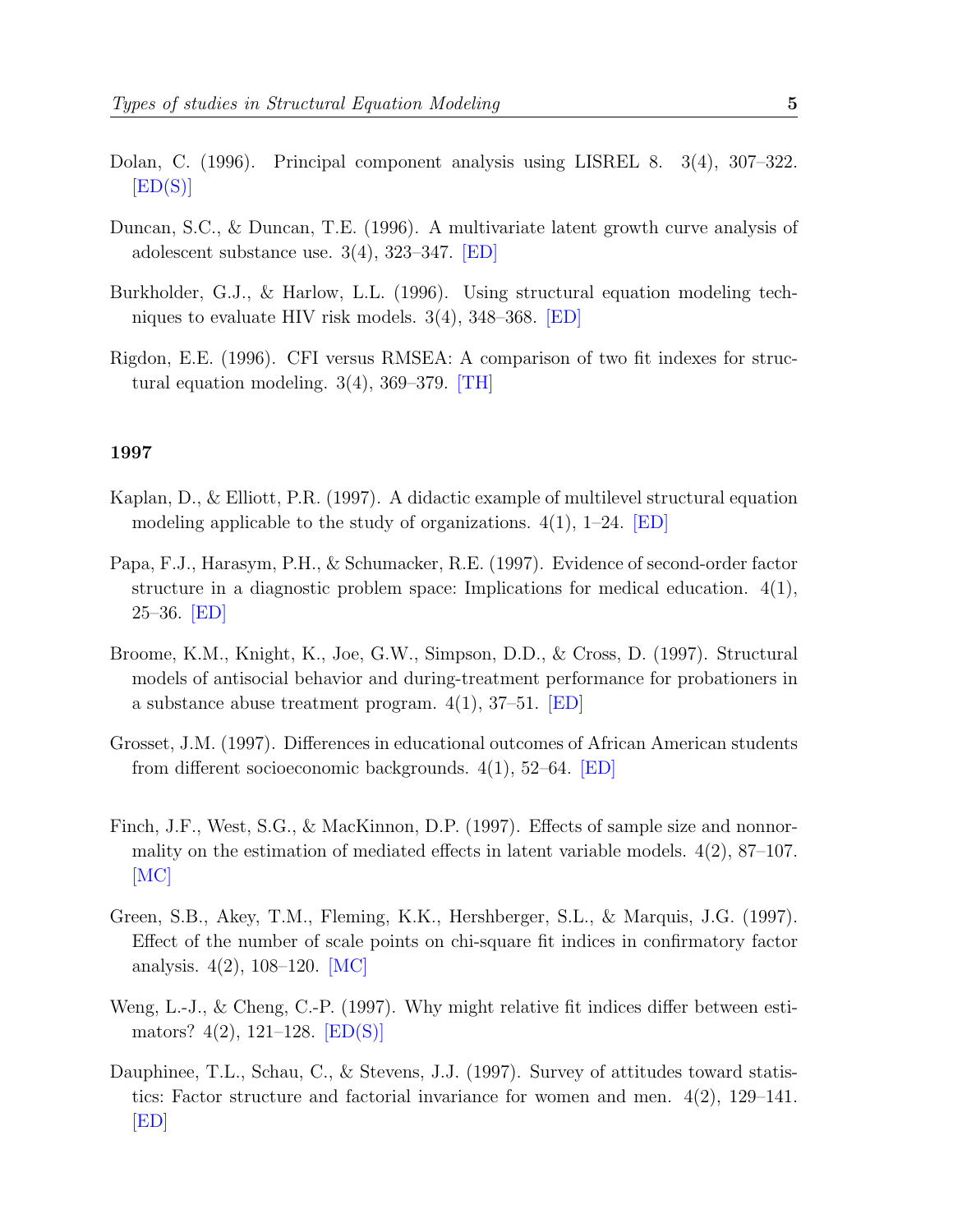- Bandalos, D.L. (1997). Assessing sources of error in structural equation models: The effects of sample size, reliability, and model misspecification. 4(3). 177–192. [MC(META)]
- Mulaik, S.A., & Quartetti, D.A. (1997). First order or higher order general factor? 4(3), 193-211.  $[AD(P)]$
- Raykov, T. (1997). Simultaneous study of individual and group patterns of latent longitudinal change using structural equation modeling.  $4(3)$ ,  $212-236$ . [ED(S)]
- Heuchenne, C. (1997). A sufficient rule for identification in structural equation modeling including the null B and recursive rules as extreme cases.  $4(3)$ ,  $237-243$ . [TH]
- Coenders, G., Satorra, A., & Saris, W.E. (1997). Alternative approaches to structural modeling of ordinal data: A Monte Carlo study. 4(3), 261–282. [MC]
- Raykov, T. (1997). Growth curve analysis of ability means and variances in measures of fluid intelligence of older adults.  $4(3)$ , 283–319.  $|ED(S)|$
- Van den Putte, B., & Hoogstraten, J. (1997). Applying structural equation modeling in the context of the theory of reasoned action: Some problems and solutions.  $4(3)$ ,  $320 - 337.$  [ED(S)]
- Alsup, R., & Gillespie, D.F. (1997). Stability of attitudes toward abortion and sex roles: A two-factor measurement model at two points in time. 4(3), 338–352. [ED(SS)]

- Duncan, T.E., Duncan, S.C., & Li, F. (1998). A comparison of model- and multiple imputation-based approaches to longitudinal analyses with partial missingness. 5(1), 1–21. [ED]
- Marsh, H.W. (1998). Pairwise deletion for missing data in structural equation models: Nonpositive definite matrices, parameter estimates, goodness of fit, and adjusted sample sizes.  $5(1)$ , 22–36. [MC]
- Rosén, M. (1998). Gender differences in hierarchically ordered ability dimensions: The impact of missing data.  $5(1)$ ,  $37-62$ . **ED**
- Oort, F.J. (1998). Simulation study of item bias detection with restricted factor analysis. 5(2), 107–124. [MC]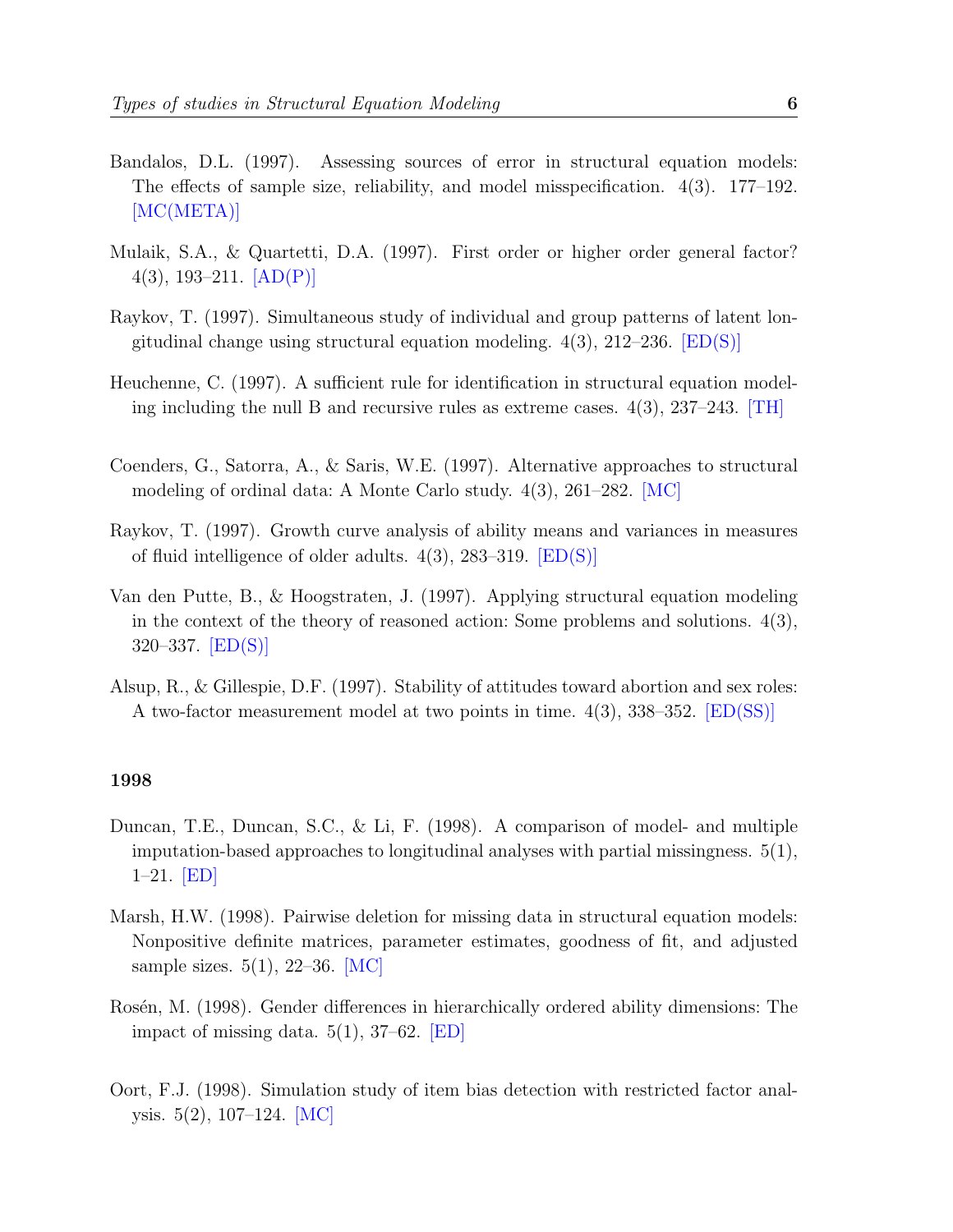- Steen, N., Firth, H.W.B., & Bond, S. (1998). Relation between work stress and job performance in nursing: A comparison of models. 5(2), 125–142. [ED]
- Marsh, H.W., Hau, K.-T., Chung, C.-M., & Siu, T.L.P. (1998). Confirmatory factor analyses of Chinese students' evaluations of university teaching. 5(2), 143–164. [ED]
- Tepper, K. (1998). Gender differences in the performance of individuating acts. 5(2), 165–190. [ED]
- Duncan, T.E., Alpert, A., & Duncan, S.C. (1998). Multilevel covariance structure analysis of sibling antisocial behavior. 5(3), 211–228. [ED(SS)]
- Raykov, T., & Penev, S. (1998). Nested structural equation models: Noncentrality and power of restriction test. 5(3), 229–246.  $[ED(S)]$
- Chou, C.-P., Bentler, P.M., & Pentz, M.A. (1998). Comparisons of two statistical approaches to study growth curves: The multilevel model and the latent curve analysis. 5(3), 247–266. [ED]
- Bollen, K.A., & Paxton, P. (1998). Interactions of latent variables in structural equation models. 5(3), 267–293. [AD,ED(SS)]
- Rovine, M.J., & Molenaar, P.C.M. (1998). A LISREL model for the analysis of repeated measures with a patterned covariance matrix. 5(4), 318–343. [AD]
- Hutchinson, S.R., & Olmos, A. (1998). Behavior of descriptive fit indexes in confirmatory factor analysis using ordered categorical data. 5(4), 344–364. [MC(META)]
- Marcoulides, G.A., Drezner, Z., & Schumacker, R.E. (1998). Model specification searches in structural equation modeling using Tabu search.  $5(4)$ ,  $365-376$ . [MC]
- Gribbons, B.C., & Hocevar, D. (1998). Levels of aggregation in higher level confirmatory factor analysis: Application for academic self-concept. 5(4), 377–390. [ED]
- Dumenci, L., & Windle, M. (1998). A multitrait-multioccasion generalization of the latent trait-state model: Description and application. 5(4), 391–410. [ED]

Hu, L., & Bentler, P.M. (1999). Cutoff criteria for fit indexes in covariance structure analysis: Conventional criteria versus new alternatives.  $6(1)$ , 1–55. [MC]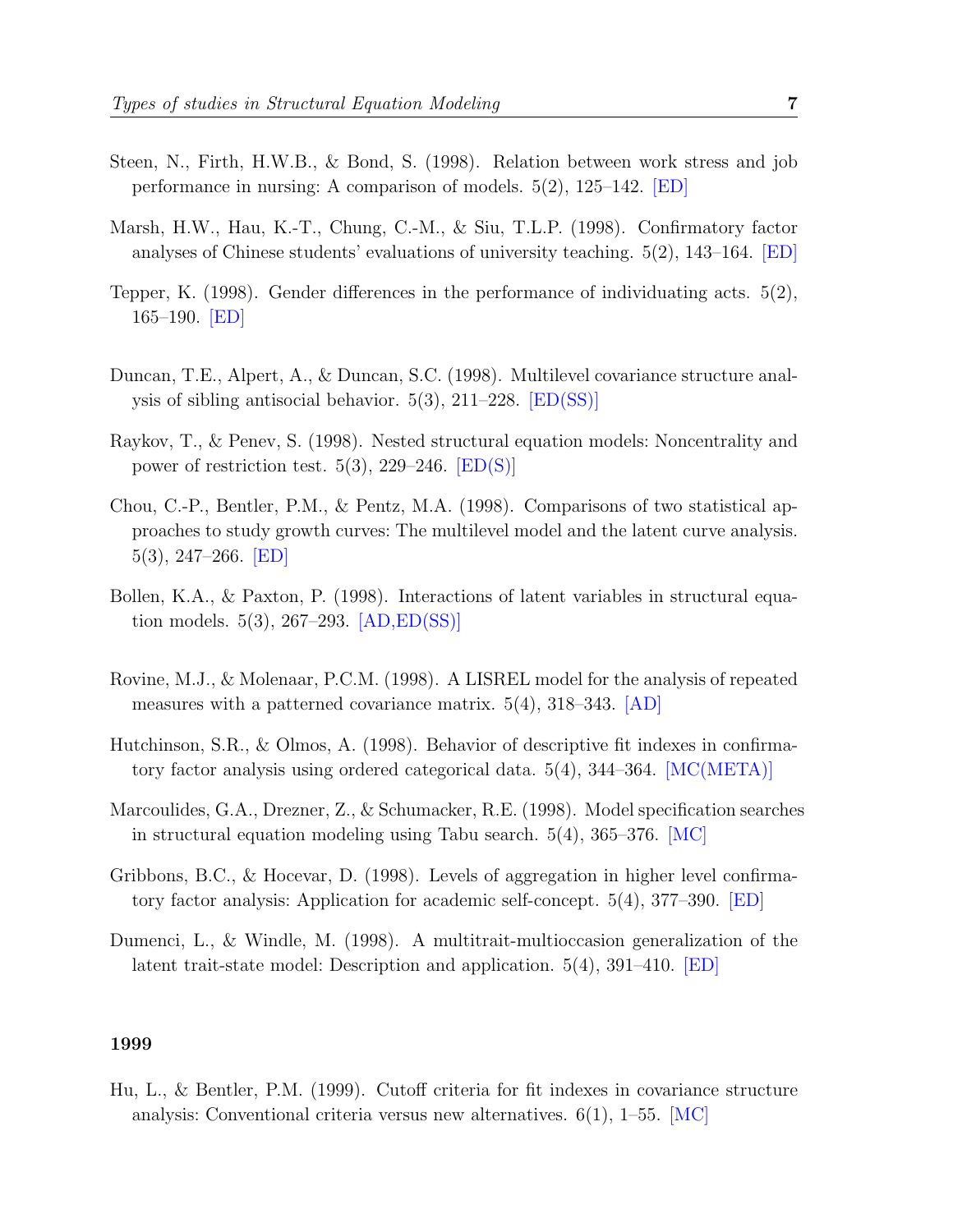- Fan, X., Thompson, B., & Wang, L. (1999). Effects of sample size, estimation methods, and model specification on structural equation modeling fit indexes. 6(1), 56–83. [MC(META)]
- Tomás, J.M., & Oliver, A. (1999). Rosenberg's self-esteem scale: Two factors or method effects.  $6(1)$ , 84–98. [ED]
- Ferrara, F.F. (1999). Validation of the child sex abuse attitude scale through confirmatory factor analysis.  $6(1)$ , 99–112. [ED]
- Coenders, G., Saris, W.E., Batista-Foguet, J.M., & Andreenkova, A. (1999). Stability of three-wave simplex estimates of reliability.  $6(2)$ , 135–157. [MC,ED]
- Hancock, G.R.  $(1999)$ . A sequential Scheff $\acute{e}$ -type respecification procedure for controlling Type I error in exploratory structural equation model modification.  $6(2)$ , 158–168. [AD]
- Kumar, A., & Sharma, S. (1999). A metric measure for direct comparison of competing models in covariance structure analysis.  $6(2)$ , 169–197. [MC,ED(S)]
- Rigdon, E.E. (1999). Using the Friedman method of ranks for model comparison in structural equation modeling.  $6(3)$ , 219–232.  $[AD(P)]$
- Dolan, C., Bechger, T., & Molenaar, P.C.M. (1999). Using structural equation modeling to fit models incorporating principal components.  $6(3)$ ,  $233-261$ .  $[ED(S)]$
- Manolis, C., Winsor, R.D., & True, S.L. (1999). Purchasing nonprescription contraceptives: The underlying structure of a multi-item scale. 6(3), 262–279. [ED]
- Wolfle, L.M. (1999). Sewall Wright on the method of path coefficients: An annotated bibliography.  $6(3)$ , 280–291. [TH(R)]
- Kaplan, D., & Ferguson, A.J. (1999). On the utilization of sample weights in latent variable models. 6(4), 305–321. [MC]
- Hennessy, M., Bolan, G.A., Hoxworth, T., Iatesta, M., Rhodes, F., Zenilman, J.M., & Project RESPECT Study Group (1999). Using growth curves to determine the timing of booster sessions.  $6(4)$ , 322–342. **ED**
- Marsh, H.W., & Jackson, S.A. (1999). Flow experience in sport: Construct validation of multidimensional, hierarchical state and trait responses. 6(4), 343–371. [ED]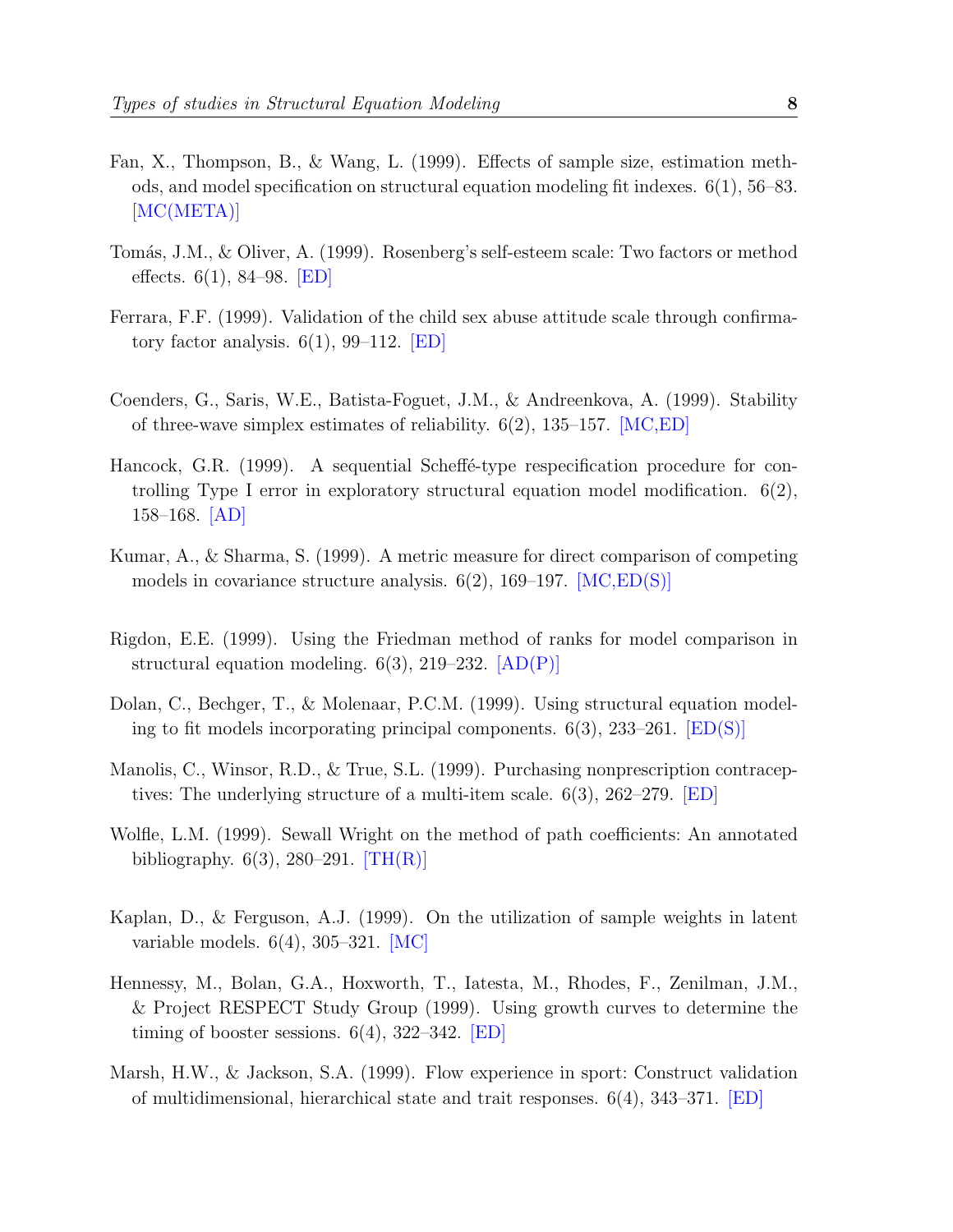Windle, M., & Dumenci, L. (1999). The factorial structure and construct validity of the Psychopathy Checklist-Revised (PCL-R) among alcoholic inpatients. 6(4), 372–393. [ED]

- Hayduk, L.A., & Glaser, D.N. (2000). Jiving the four-step, waltzing around factor analysis, and other serious fun.  $7(1)$ , 1–35. [TH]
- Mulaik, S.A., & Millsap, R.E. (2000). Doing the four-step right.  $7(1)$ , 36–73. [TH]
- Bollen, K.A. (2000). Modeling strategies: In search of the Holy Grail. 7(1), 74–81. [TH]
- Bentler, P.M. (2000). Rites, wrongs, and gold in model testing. 7(1), 82–91. [TH]
- Herting, J.R., & Costner, H.L. (2000). Another perspective on "the proper number of factors" and the appropriate number of steps.  $7(1)$ , 92–110. [AD]
- Hayduk, L.A., & Glaser, D.N. (2000). Doing the four-step, right-2-3, wrong-2-3: A brief reply to Mulaik and Millsap; Bollen; Bentler; and Herting and Costner. 7(1), 111–123. [TH]
- Steiger, J.H. (2000). Estimation, hypothesis testing, and interval estimation using the RMSEA: Some comments and a reply to Hayduk and Glaser. 7(2), 149–162. [TH]
- Markus, K.A. (2000). Conceptual shell games in the four-step debate. 7(2), 163–173. [TH]
- Sivo, S.A., & Willson, V.L. (2000). Modeling causal error structures in longitudinal panel data: A Monte Carlo study. 7(2), 174–205. [MC,ED(S)]
- Shipley, B. (2000). A new inferential test for path models based on directed acyclic graphs.  $7(2)$ , 206–218. [MC] Kang, C., & Shipley, B. (2009). A correction note on "A new inferential test for path models based on directed acyclic graphs". 16(3), 537–538.
- Coenders, G., & Saris, W.E. (2000). Testing nested additive, multiplicative, and general multitrait-multimethod models. 7(2), 219–250. [ED]
- Green, S.B., & Hershberger, S.L. (2000). Correlated errors in true score models and their effect on coefficient alpha.  $7(2)$ ,  $251-270$ . [AD]
- Ferrando, P.J. (2000). Testing the equivalence among different item response formats in personality measurement: A structural equation modeling approach. 7(2), 271–286. [ED]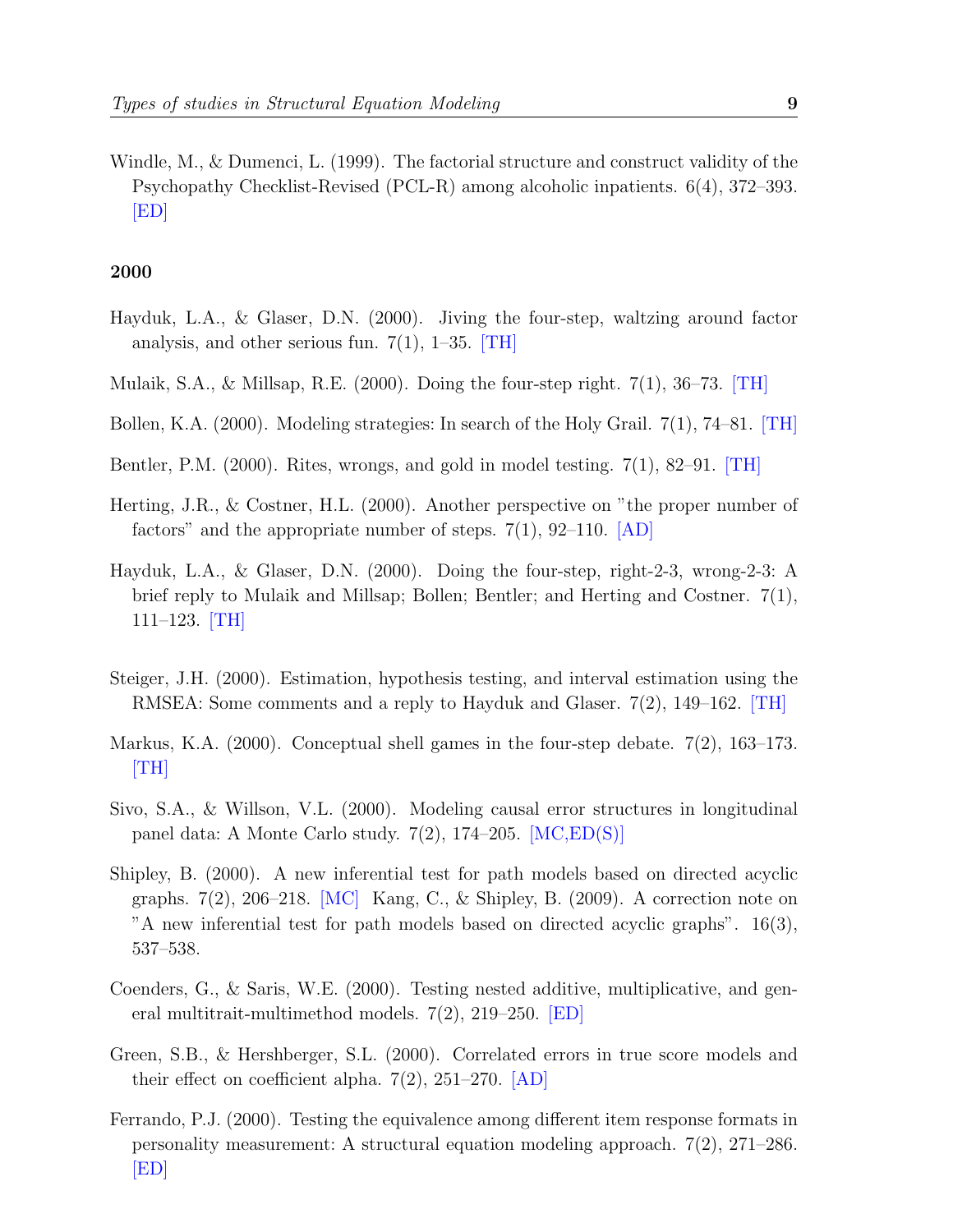- Gold, M.S., & Bentler, P.M. (2000). Treatments of missing data: A Monte Carlo comparison of RBHDI, iterative stochastic regression imputation, and expectationmaximization. 7(3), 319–355. [MC(META)]
- Fouladi, R.T. (2000). Performance of modified test statistics in covariance and correlation structure analysis under conditions of multivariate nonnormality. 7(3), 356–410. [MC(META)]
- Lee, S.-Y., & Shi, J.-Q. (2000). Bayesian analysis of structural equation model with fixed covariates.  $7(3)$ ,  $411-430$ .  $[ED(SS)]$
- Raykov, T. (2000). On the large-sample bias, variance, and mean squared error of the conventional noncentrality parameter estimator of covariance structure models. 7(3), 431–441. [AD]
- Cheung, D. (2000). Evidence of a single second-order factor in student ratings of teaching effectiveness. 7(3), 442–460. [ED]
- Li, F., Duncan, T.E., & Acock, A. (2000). Modeling interaction effects in latent growth curve models. 7(4), 497–533. [ED]
- Hancock, G.R., Lawrence, F.R., & Nevitt, J. (2000). Type I error and power of latent mean methods and MANOVA in factorially invariant and noninvariant latent variable systems.  $7(4)$ , 534–556. [MC,P]
- Olsson, U.H., Foss, T., Troye, S.V., & Howell, R.D. (2000). The performance of ML, GLS, and WLS estimation in structural equation modeling under conditions of misspecification and nonnormality.  $7(4)$ , 557–595. [MC(META)]
- Raykov, T. (2000). On sensitivity of structural equation modeling to latent relation misspecifications.  $7(4)$ , 596–607. [AD]
- Billiet, J.B., & McClendon, M.J. (2000). Modeling acquiescence in measurement models for two balanced sets of items. 7(4), 608–628. [ED]

- Millsap, R.E. (2001). When trivial constraints are not trivial: The choice of uniqueness constraints in confirmatory factor analysis.  $8(1)$ , 1–17. [AD]
- Green, S.B., Thompson, M.S., & Poirer, J. (2001). An adjusted Bonferroni method for elimination of parameters in specification addition searches. 8(1), 18–39. [MC]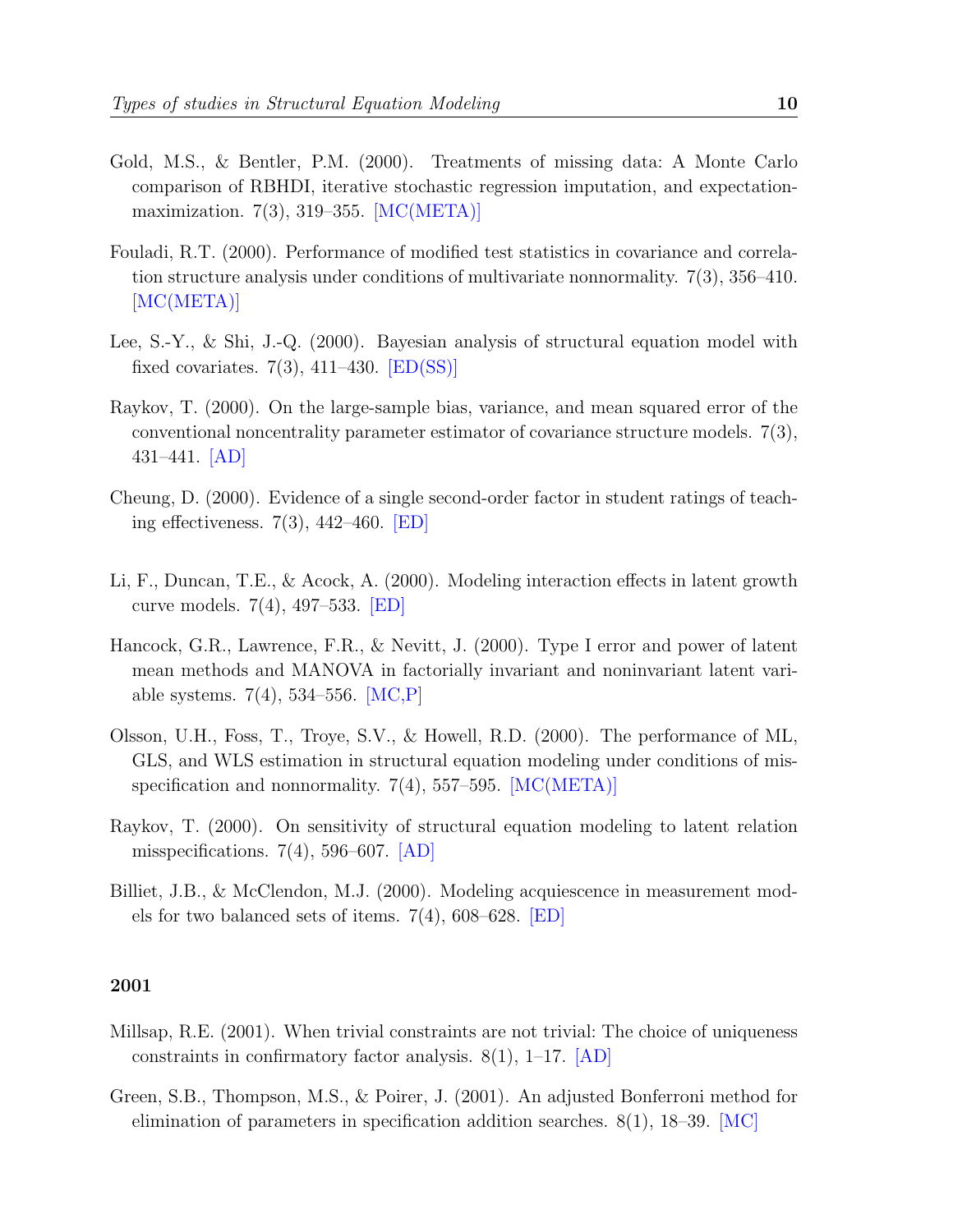- Algina, J., & Moulder, B.C.  $(2001)$ . A note on estimating the Jöreskog-Yang model for latent variable interaction using LISREL 8.3. 8(1), 40–52. [MC]
- Li, F., Duncan, T.E., Duncan, S.C., McAuley, E., Chaumeton, N.R., & Harmer, P. (2001). Enhancing the psychological well-being of elderly individuals through Tai Chi exercise: A latent growth curve analysis. 8(1), 53–83. [ED]
- Cole, D.A., Cho, S., Martin, J.M., Seroczynski, A.D., Tram, J., & Hoffman, K. (2001). Effects of validity and bias on gender differences in the appraisal of children's competence: Results of MTMM analyses in a longitudinal investigation. 8(1), 84–107. [ED]
- Koutsoulis, M.K., & Campbell, J.R. (2001). Family processes affect students' motivation, and science and math achievement in Cypriot high schools. 8(1), 108–127. [ED]
- Hox, J.J., & Maas, C.J.M. (2001). The accuracy of multilevel structural equation modeling with pseudobalanced groups and small samples.  $8(2)$ ,  $157-174$ . [MC]
- Li, F., Duncan, T.E., Duncan, S.C., & Hops, H. (2001). Piecewise growth mixture modeling of adolescent alcohol use data. 8(2), 175–204. [ED]
- Jackson, D.L. (2001). Sample size and number of parameter estimates in maximum likelihood confirmatory factor analysis: A Monte Carlo investigation. 8(2), 205–223. [MC(META)]
- Raykov, T. (2001). Testing multivariable covariance structure and means hypotheses via structural equation modeling. 8(2), 224–256. [ED(S)]
- Pomplun, M., & Omar, M.H. (2001). Score comparability of a state reading assessment across selected groups of students with disabilities.  $8(2)$ ,  $257-274$ . **ED**
- Wang, J., Siegal, H.A., Falck, R.S., & Carlson, R.G. (2001). Factorial structure of Rosenberg's self-esteem scale among crack-cocaine drug users. 8(2), 275–286. [ED]
- Julian, M.W. (2001). The consequences of ignoring multilevel data structures in nonhierarchical covariance modeling. 8(3), 325–352. [MC]
- Nevitt, J., & Hancock, G.R. (2001). Performance of bootstrapping approaches to model test statistics and parameter standard error estimation in structural equation modeling. 8(3), 353–377. [MC(META,B)]
- Song, X.-Y., Lee, S.-Y., & Zhu, H.-T. (2001). Model selection in structural equation models with continuous and polytomous data. 8(3), 378–396. [ED(SS)]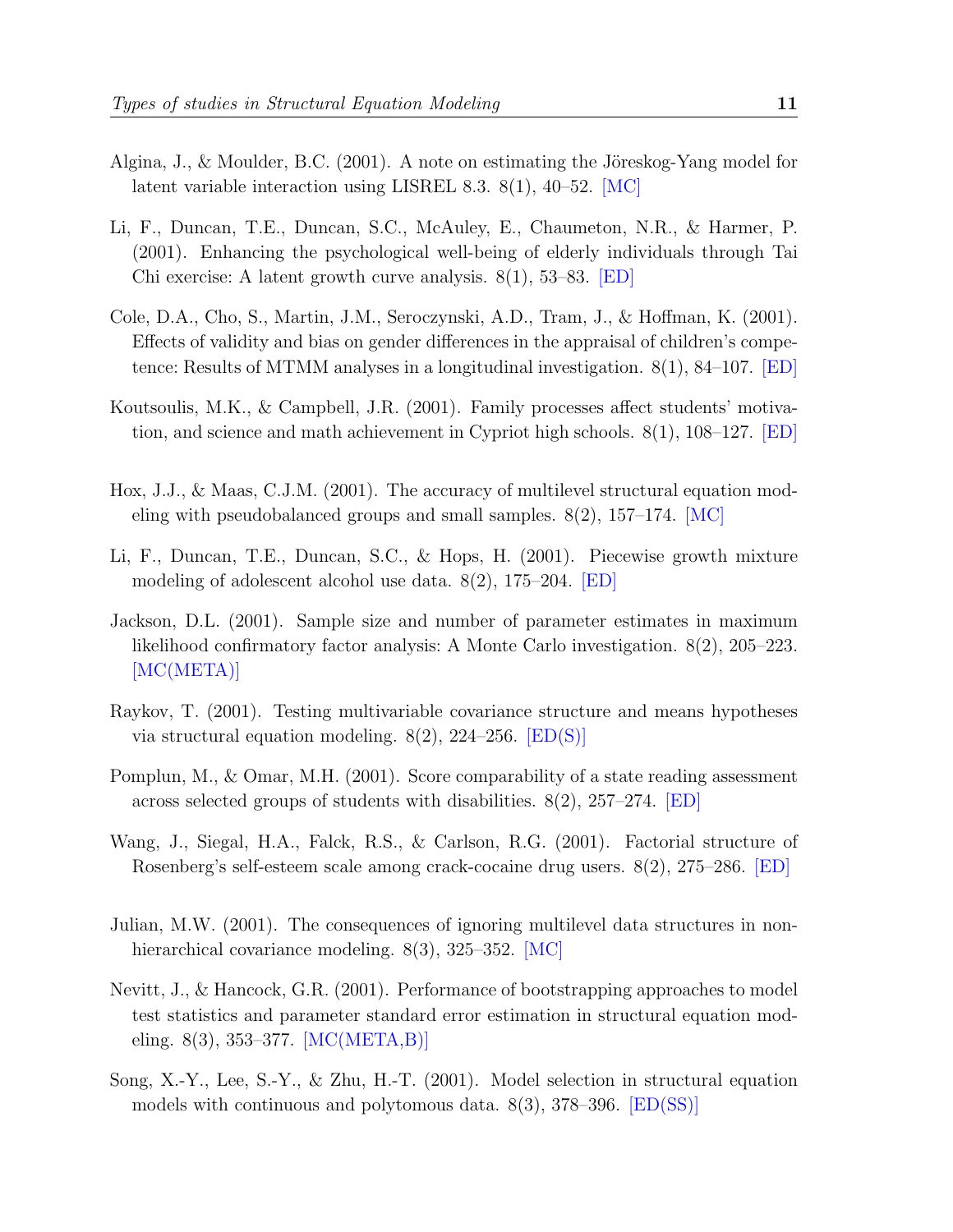- Bacon, D.R. (2001). An evaluation of cluster analytic approaches to initial model specification.  $8(3)$ , 397-429.  $[MC,ED(S)]$
- Enders, C.K., & Bandalos, D.L. (2001). The relative performance of full information maximum likelihood estimation for missing data in structural equation models. 8(3), 430–457. [MC]
- Raykov, T. (2001). Approximate confidence interval for difference in fit of structural equation models. 8(3), 458–469. [AD]
- Li, F. Duncan, T.E., Duncan, S.C., & Acock, A. (2001). Latent growth modeling of longitudinal data: A finite growth mixture modeling approach. 8(4), 493–530. [ED(SS)]
- Ghisletta, P. McArdle, J.J. (2001). Latent growth curve analyses of the development of height.  $8(4)$ , 531–555.  $|ED(S)|$
- Ogasawara, H. (2001). Approximations to the distributions of fit indexes for misspecified structural equation models.  $8(4)$ , 556–574.  $[AD,ED(S)]$
- Dormann, C. (2001). Modeling unmeasured third variables in longitudinal studies.  $8(4), 575-598.$   $|ED(S)|$
- Sivo, S.A. (2001). Multiple indicator stationary time series models. 8(4), 599–612. [TH]

- Moulder, B.C., & Algina, J. (2002). Comparison of methods for estimating and testing latent variable interactions. 9(1), 1–19. [MC(META)]
- Wen, Z., Marsh, H.W., & Hau, K.-T. (2002). Interaction effects in growth modeling: A full model.  $9(1)$ , 20–39.  $[AD,ED(S)]$
- Schumacker, R.E. (2002). Latent variable interaction modeling. 9(1), 40–54. [AD]
- Cheung, M.W.-L., & Chan, W. (2002). Reducing uniform response bias with ipsative measurement in multiple-group confirmatory factor analysis.  $9(1)$ , 55–77. [ED]
- Bandalos, D.L. (2002). The effects of item parceling on goodness-of-fit and parameter estimate bias in structural equation modeling.  $9(1)$ , 78–102. [MC(META)]
- Oczkowski, E. (2002). Discriminating between measurement scales using nonnested tests and 2SLS: Monte Carlo evidence. 9(1), 103–125. [MC]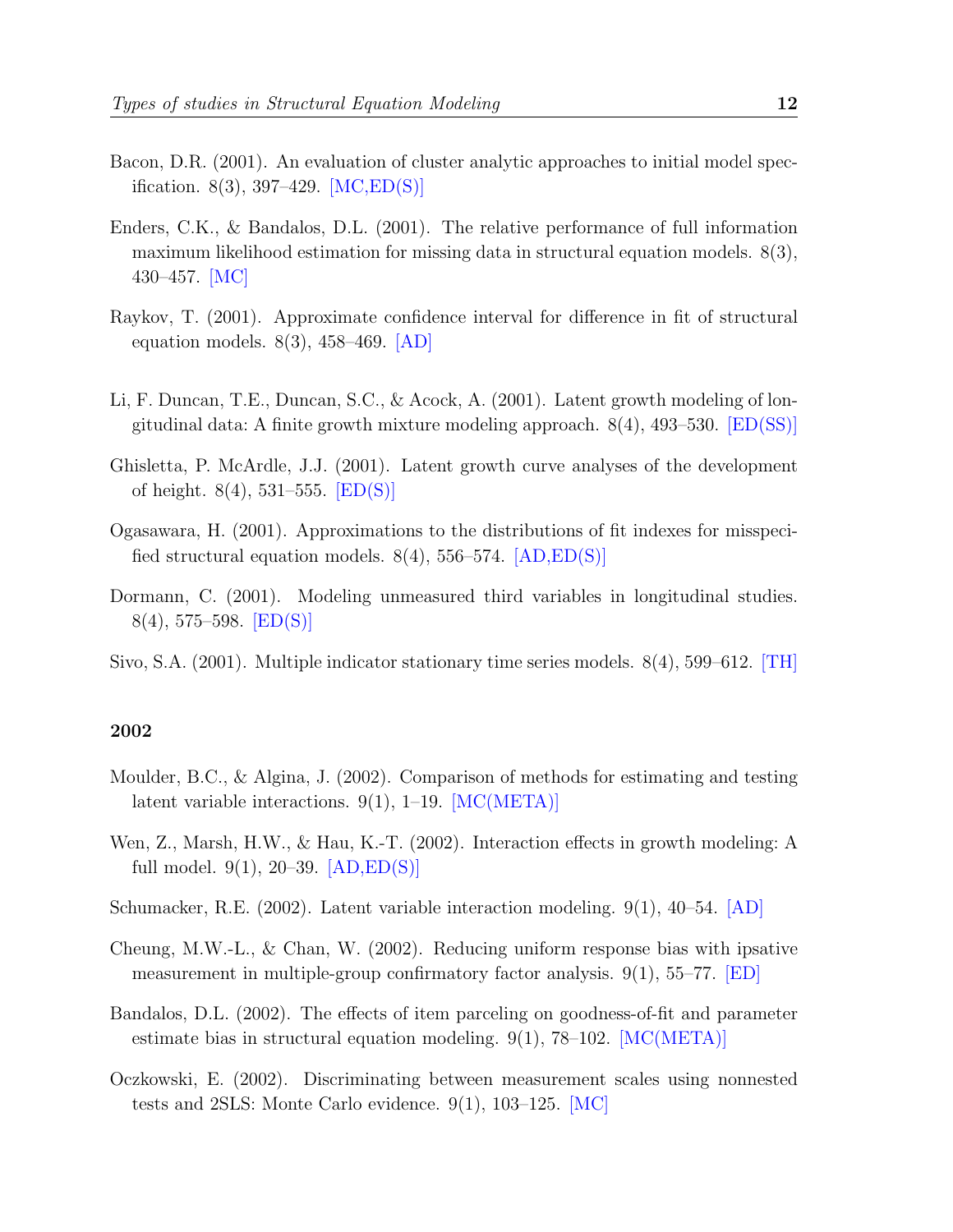- Little, T.D., Cunningham, W.A., Shahar, G., & Widaman, K.F. (2002). To parcel or not to parcel: Exploring the question, weighing the merits. 9(2), 151–173. [TH]
- Boker, S.M., McArdle, J.J., & Neale, M. (2002). An algorithm for the hierarchical organization of path diagrams and calculation of components of expected covariance. 9(2), 174–194. [TH]
- Raykov, T., & Shrout, P.E. (2002). Reliability of scales with general structure: point and interval estimation using a structural equation modeling approach. 9(2), 195– 212. [AD]
- Corten, I.W., Saris, W.E., Coenders, G., Van der Veld, W., Aalberts, C.E., & Kornelis, C.  $(2002)$ . Fit of different models for multitrait-multimethod experiments. 9(2),  $213-232.$   $[ED(S)]$
- Cheung, G.W., & Rensvold, R.B. (2002). Evaluating goodness-of-fit indexes for testing measurement invariance. 9(2), 233–255. [MC]
- Koufteros, X.A., Vonderembse, M.A., & Doll, W.J. (2002). Examining the competitive capabilities of manufacturing firms.  $9(2)$ ,  $256-282$ . **[ED]**
- Duncan, T.E., Duncan, S.C., Okut, H., Strycker, L.A., & Li, F. (2002). An extension of the general latent variable growth modeling framework to four levels of the hierarchy. 9(3), 303–326. [ED]
- Distefano, C. (2002). The impact of categorization with confirmatory factor analysis. 9(3), 327–346. [MC]
- Hamaker, E.L., Dolan, C.V., & Molenaar, P.C.M. (2002). On the nature of SEM estimates of ARMA parameters. 9(3), 347–368. [MC,AD]
- Bunting, B.P., Adamson, G., & Mulhall, P.K. (2002). A Monte Carlo examination of an MTMM model with planned incomplete data structures. 9(3), 369–389. [MC]
- Breithaupt, K., & Zumbo, B.D. (2002). Sample invariance of the structural equation model and the item response model: A case study.  $9(3)$ ,  $390-412$ . **ED**
- Harlow, L.L., Burkholder, G.J., & Morrow, J.A. (2002). Evaluating attitudes, skill, and performance in a learning-enhanced quantitative methods course: A structural modeling approach. 9(3), 413–430. [ED]
- Brito, C., & Pearl, J. (2002). A new identification condition for recursive models with correlated errors.  $9(4)$ ,  $459-474$ . [TH]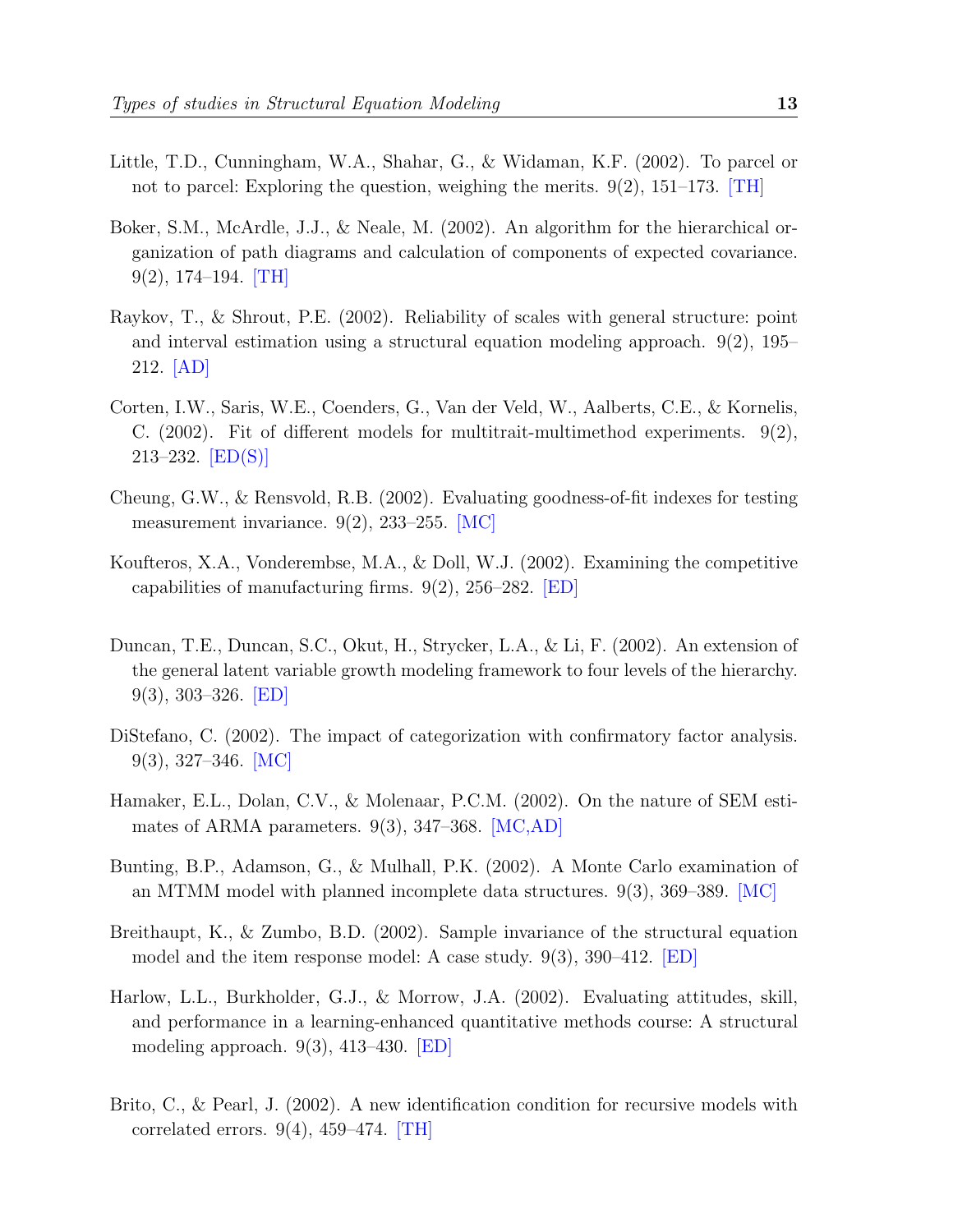- Stapleton, L.M. (2002). The incorporation of sample weights into multilevel structural equation models.  $9(4)$ ,  $475-502$ . [MC(META)]
- Markus, K.A. (2002). Statistical equivalence, semantic equivalence, eliminative induction, and the Raykov-Marcoulides proof of infinite equivalence. 9(4), 503–522. [TH]
- Song, X.-Y., & Lee, S.-Y. (2002). A Bayesian approach for multigroup nonlinear factor analysis. 9(4), 523–553. [MC,ED(SS)]
- Shipley, B. (2002). Start and stop rules for exploratory path analysis. 9(4), 554–561. [TH]
- Motl, R.W., & DiStefano, C. (2002). Longitudinal invariance of self-esteem and method effects associated with negatively worded items.  $9(4)$ ,  $562-578$ .  $[ED(SS)]$
- Cua, K.O., Junttila, M.A., & Schroeder, R.G. (2002). A perceptual measure of the degree of development of proprietary equipment. 9(4), 579–598. [ED]

- Wolfle, L.M. (2003). The introduction of path analysis to the social sciences, and some emergent themes: An annotated bibliography.  $10(1)$ , 1–34. [TH(R)]
- Hershberger, S.L. (2003). The growth of structural equation modeling: 1994–2001.  $10(1), 35-46.$  [TH(R)]
- Gold, M.S., Bentler, P.M., & Kim, K.H. (2003). A comparison of maximum-likelihood and asymptotically distribution-free methods of treating incomplete nonnormal data. 10(1), 47–79. [MC(META)]
- Graham, J.W. (2003). Adding missing-data-relevant variables to FIML-based structural equation models.  $10(1)$ , 80–100. [MC]
- Kim, S., & Hagtvet, K.A. (2003). The impact of misspecified item parceling on representing latent Variables in covariance structure modeling: A simulation study. 10(1), 101–127. [MC]
- Jackson, D.L. (2003). Revisiting sample size and number of parameter estimates: Some support for the N:q hypothesis.  $10(1)$ ,  $128-141$ .  $|MC|$
- Lubke, G.H., & Dolan, C.V. (2003). Can unequal residual variances across groups mask differences in residual means in the common factor model?  $10(2)$ ,  $175-192$ .  $[AD(P)]$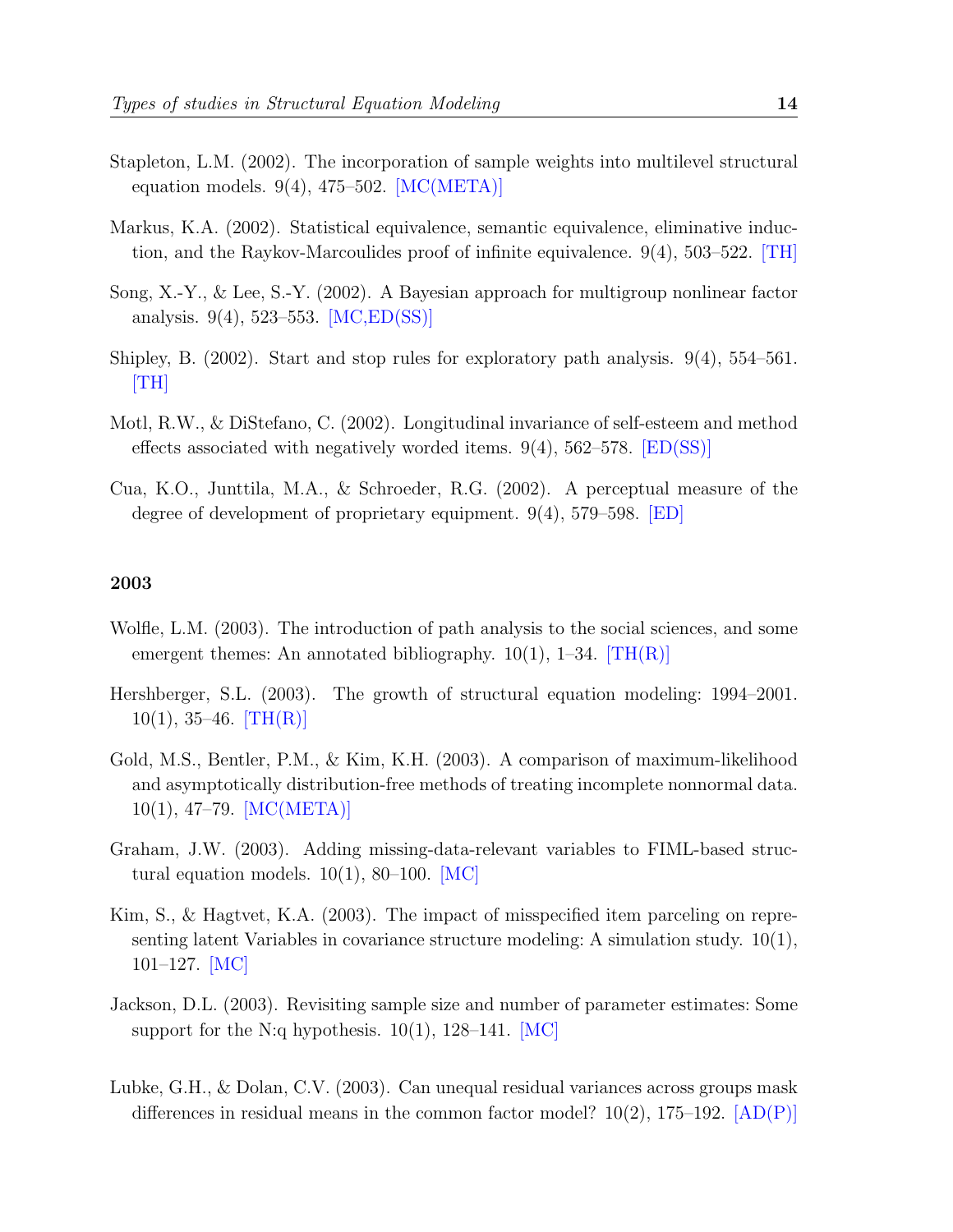- Saris, W.E., & Aalberts, C. (2003). Different explanations for correlated disturbance terms in MTMM studies.  $10(2)$ , 193-213.  $[ED(S)]$
- Shipley, B. (2003). Testing recursive path models with correlated errors using dseparation. 10(2), 214–221. [TH]
- Ferrando, P.J. (2003). Analyzing retest increases in reliability: A covariance structure modeling approach.  $10(2)$ , 222–237. [ED(S)]
- Cheong, J., MacKinnon, D.P., & Khoo, S.T. (2003). Investigation of mediational processes using parallel process latent growth curve modeling.  $10(2)$ ,  $238-262$ . [ED]
- Torkzadeh, G., Koufteros, X., & Pflughoeft, K. (2003). Confirmatory analysis of computer self-efficacy. 10(2), 263–275. [ED]
- Pomplun, M., & Omar, M.H. (2003). Do minority representative reading passages provide factorially invariant scores for all students?  $10(2)$ ,  $276-288$ . **[ED]**
- Kenny, D.A., & McCoach, D.B. (2003). Effect of the number of variables on measures of fit in structural equation modeling. 10(3), 333–351. [MC]
- Hamaker, E.L., Dolan, C.V., & Molenaar, P.C.M. (2003). ARMA-based SEM when the number of time points T exceeds the number of cases N: Raw data maximum likelihood. 10(3), 352–379. [MC,ED(S)]
- Fan, X. (2003). Power of latent growth modeling for detecting group differences in linear growth trajectory parameters. 10(3), 380–400. [MC]
- Conroy, D.E., Metzler, J.N., & Hofer, S.M. (2003). Factorial invariance and latent mean stability of performance failure appraisals.  $10(3)$ ,  $401-422$ . **[ED]**
- Hershberger, S.L. (2003). Latent variable models of genotype-environment covariance.  $10(3)$ , 423–434. [ED(S)]
- Horan, P.M., DiStefano, C., & Motl, R.W. (2003). Wording effects in self-esteem scales: Methodological artifact or response style? 10(3), 435–455. [ED(SS)]
- Thompson, B., Cook, C., & Heath, F. (2003). Structure of perceptions of service quality in libraries: A LibQUAL+ $T^M$  study. 10(3), 456-464. [ED]
- Ferrer, E., & McArdle, J.J. (2003). Alternative structural models for multivariate longitudinal data analysis.  $10(4)$ , 493–524. [ED]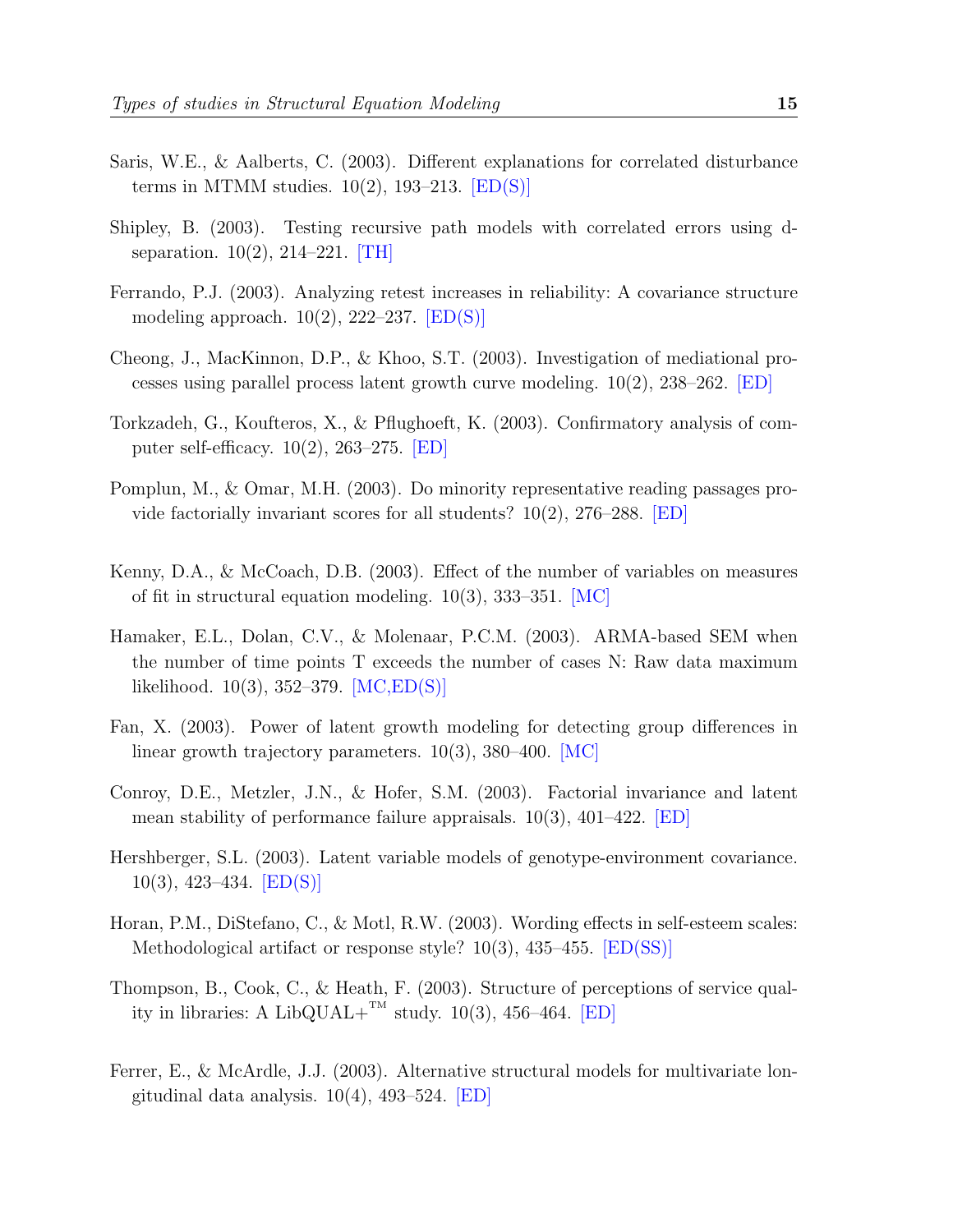- Hayashi, K., & Yuan, K.-H. (2003). Robust Bayesian factor analysis. 10(4), 525–533.  $[ED(S)]$
- Raykov, T. (2003). Testing equality of proportions explained latent variance in structural equation models.  $10(4)$ , 534–543. [ED(S)]
- Glockner-Rist, A., & Hoijtink, H. (2003). The best of both worlds: Factor analysis of dichotomous data using item response theory and structural equation modeling.  $10(4)$ , 544–565. [ED(S)]
- Xie, J., & Bentler, P.M. (2003). Covariance structure models for gene expression microarray data. 10(4), 566–582. [ED(S)]
- Huba, G.J., Panter, A.T., Melchior, L.A., Trevithick, L., Woods, E.R., Wright, E., Feudo, R., Tierney, S., Schneir, A., Tenner, A., Remafedi, G., Greenberg, B., Sturdevant, M., Goodman, E., Hodgins, A., Wallace, M., Brady, R.E., Singer, B., & Marconi, K. (2003). Modeling HIV risk in highly vulnerable youth. 10(4), 583–608. [ED]
- Kyriakides, L., & Gagatsis, A. (2003). Assessing student problem-solving skills. 10(4), 609–621. [ED]

- Enders, C.K., & Peugh, J.L. (2004). Using an EM covariance matrix to estimate structural equation models with missing data: Choosing an adjusted sample size to improve the accuracy of inferences.  $11(1)$ ,  $1-19$ . [MC]
- Lei, P.-W., & Dunbar, S.B. (2004). Effects of score discreteness and estimating alternative model parameters on power estimation methods in structural equation modeling.  $11(1), 20-44. \quad [MC]$
- Wicherts, J.M., & Dolan, C.V. (2004). A cautionary note on the use of information fit indexes in covariance structure modeling with means.  $11(1)$ ,  $45-50$ .  $[ED(S)]$
- Rindskopf, D., & Strauss, S. (2004). Determining predictors of true HIV status using an errors-in-variables model with missing data.  $11(1)$ ,  $51-59$ .  $|ED(SS)|$
- Meade, A.W., & Lautenschlager, G.J. (2004). A Monte-Carlo study of confirmatory factor analytic tests of measurement equivalence/invariance.  $11(1)$ , 60–72. [MC]
- Tsai, R.-C., & Wu, T.-L.  $(2004)$ . Analysis of paired comparison data using Mx. 11(1), 73–91. [MC,ED(S)]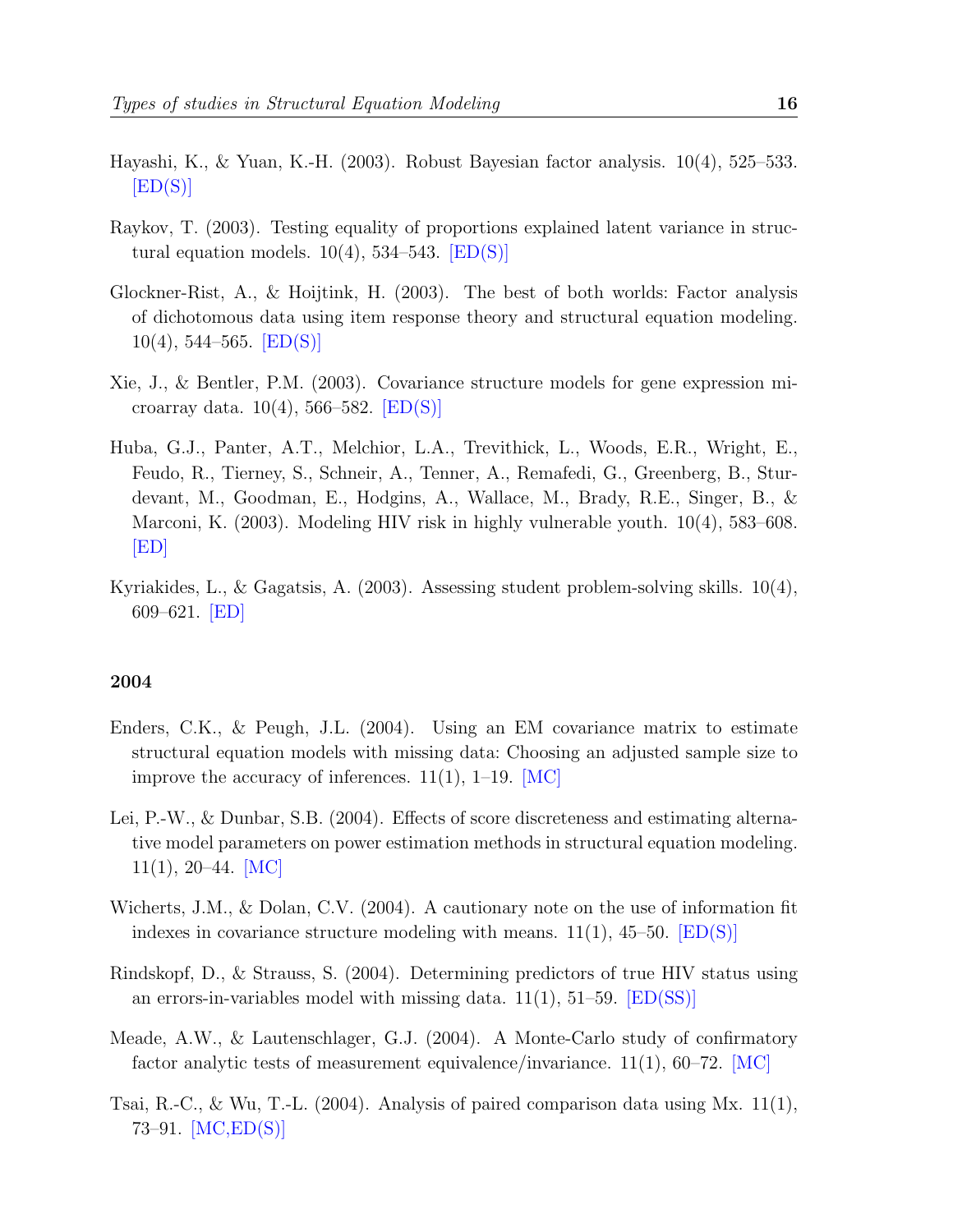- Hilton, S.C., Schau, C., & Olsen, J.A. (2004). Survey of attitudes toward statistics: Factor structure invariance by gender and by administration time.  $11(1)$ , 92–109. [ED]
- Beron, K.J., & Farkas, G. (2004). Oral language and reading success: A structural equation modeling approach.  $11(1)$ ,  $110-131$ . **[ED]**
- Stoel, R.D., Van den Wittenboer, G., & Hox, J.J. (2004). Including time-invariant covariates in the latent growth curve model.  $11(2)$ ,  $155-167$ .  $[AD]$
- Hagtvet, K.A., & Nasser, F.M. (2004). How well do item parcels represent conceptually defined latent constructs? A two-facet approach. 11(2), 168–193. [ED]
- McDonald, R.P. (2004). Respecifying improper structures.  $11(2)$ ,  $194-209$ .  $[AD,ED(S)]$
- Dolan, C.V., Wicherts, J.M., & Molenaar, P.C.M. (2004). A note on the relationship between the number of indicators and their reliability in detecting regression coefficients in latent regression analysis.  $11(2)$ ,  $210-216$ . **TH**
- Cheung, M.W.-L. (2004). A direct estimation method on analyzing ipsative data with Chan and Bentler's (1993) method. 11(2), 217–243. [AD,ED(S)]
- Wolfle, L.M., & List, J.H. (2004). Temporal stability in the effects of college attendance on locus of control, 1972–1992. 11(2), 244–260. [ED(SS)]
- Vautier, S., Callahan, S., Moncany, D., & Sztulman, H. (2004). A bistable view of single constructs measured using balanced questionnaires: Application to trait anxiety.  $11(2), 261-271.$  [ED]
- Dudgeon, P. (2004). A note on extending Steiger's (1998) multiple sample RMSEA adjustment to other noncentrality parameter-based statistics.  $11(3)$ ,  $305-319$ . [MC]
- Marsh, H.W., Hau, K.-T., & Wen, Z. (2004). In search of golden rules: Comment on hypothesis-testing approaches to setting cutoff values for fit indexes and dangers in overgeneralizing Hu and Bentler's (1999) findings. 11(3), 320–341. [MC]
- Raykov, T. (2004). Point and interval estimation of reliability for multiple-component measuring instruments via linear constraint covariance structure modeling. 11(3), 342–356. [AD]
- Poon, W.-Y., & Wong, Y.-K. (2004). A forward search procedure for identifying influential observations in the estimation of a covariance matrix.  $11(3)$ ,  $357-374$ .  $[ED(S)]$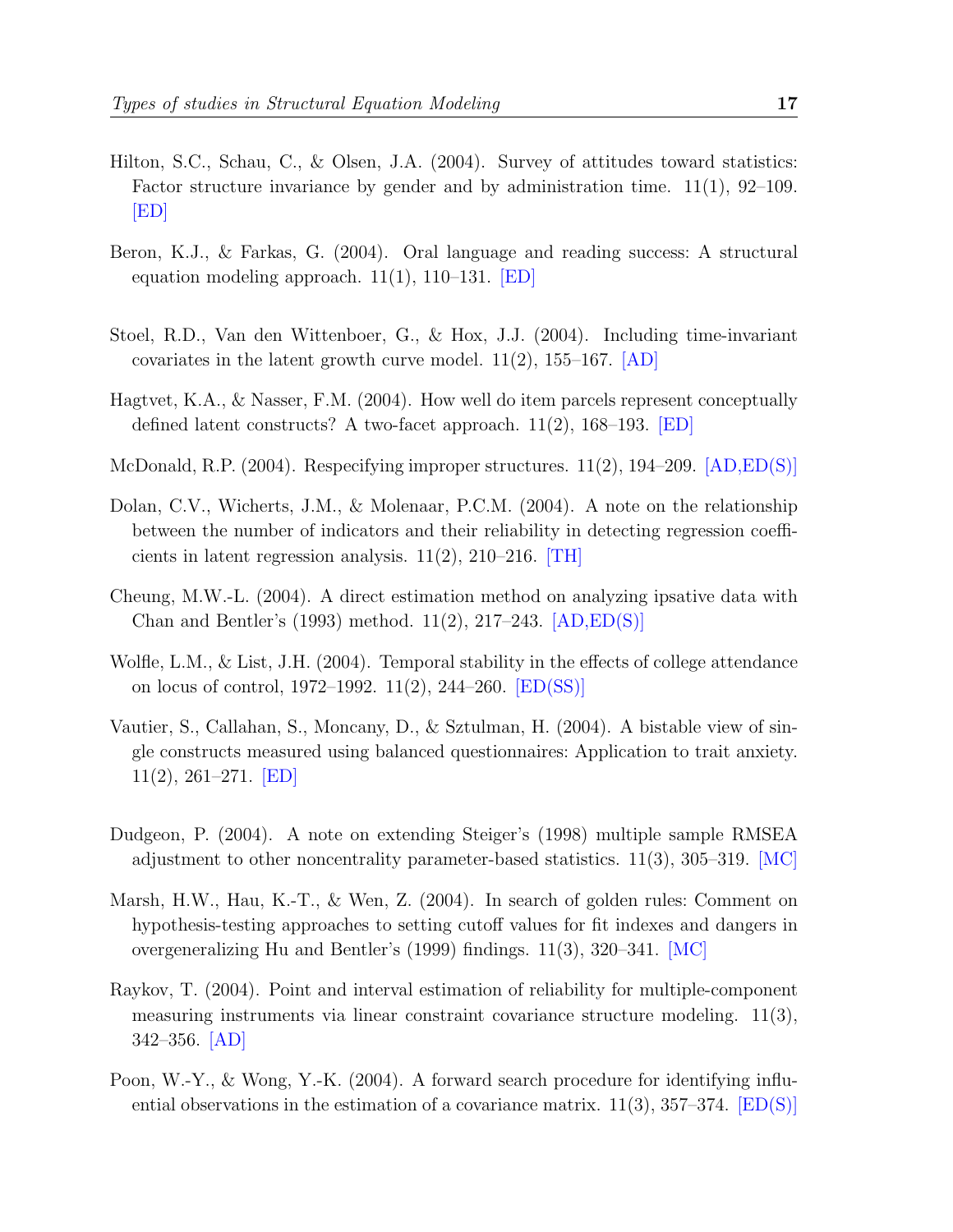- Wang, J. (2004). Significance testing for outcome changes via latent growth model. 11(3), 375–400. [ED]
- Malone, P.S., Lansford, J.E., Castellino, D.R., Berlin, L.J., Dodge, K.A., Bates, J.E., & Pettit, G.S. (2004). Divorce and child behavior problems: Applying latent change score models to life event data. 11(3), 401–423. [ED]
- Rupp, A.A., Dey, D.K., & Zumbo, B.D. (2004). To Bayes or not to Bayes, from whether to when: Applications of Bayesian methodology to modeling. 11(3), 424– 451.  $|ED(S)|$
- Moustaki, I., Jöreskog, K.G., & Mavridis, D. (2004). Factor models for ordinal variables with covariate effects on the manifest and latent variables: A comparison of LISREL and IRT approaches.  $11(4)$ ,  $487-513$ .  $|ED(SS)|$
- Lubke, G.H., & Muthén, B.O.  $(2004)$ . Applying multigroup confirmatory factor models for continuous outcomes to Likert scale data complicates meaningful group comparisons.  $11(4)$ ,  $514-534$ . [MC]
- Conway, J.M., Lievens, F., Scullen, S.E., & Lance, C.E. (2004). Bias in the correlated uniqueness model for MTMM data.  $11(4)$ , 535–559. [MC(META)]
- Chow, S.-M., Nesselroade, J.R., Shifren, K., & McArdle, J.J. (2004). Dynamic structure of emotions among individuals with Parkinson's disease. 11(4), 560–582. [ED]
- Schnoll, R.A., Fang, C.Y., & Manne, S.L. (2004). The application of SEM to behavioral research in oncology: Past accomplishments and future opportunities.  $11(4)$ , 583–614.  $[TH(R)]$
- Hox, J.J., & Lensvelt-Mulders, G. (2004). Randomized response analysis in Mplus. 11(4), 615–620. [AD]

- Lei, M., & Lomax, R.G. (2005). The effect of varying degrees of nonnormality in structural equation modeling.  $12(1)$ ,  $1-27$ . [MC(META)]
- Kupek, E. (2005). Log-linear transformation of binary variables: A suitable input for SEM. 12(1), 28–40. [AD]
- Beauducel, A., & Wittmann, W.W. (2005). Simulation study on fit indexes in CFA based on data with slightly distorted simple structure.  $12(1)$ ,  $41-75$ . [MC]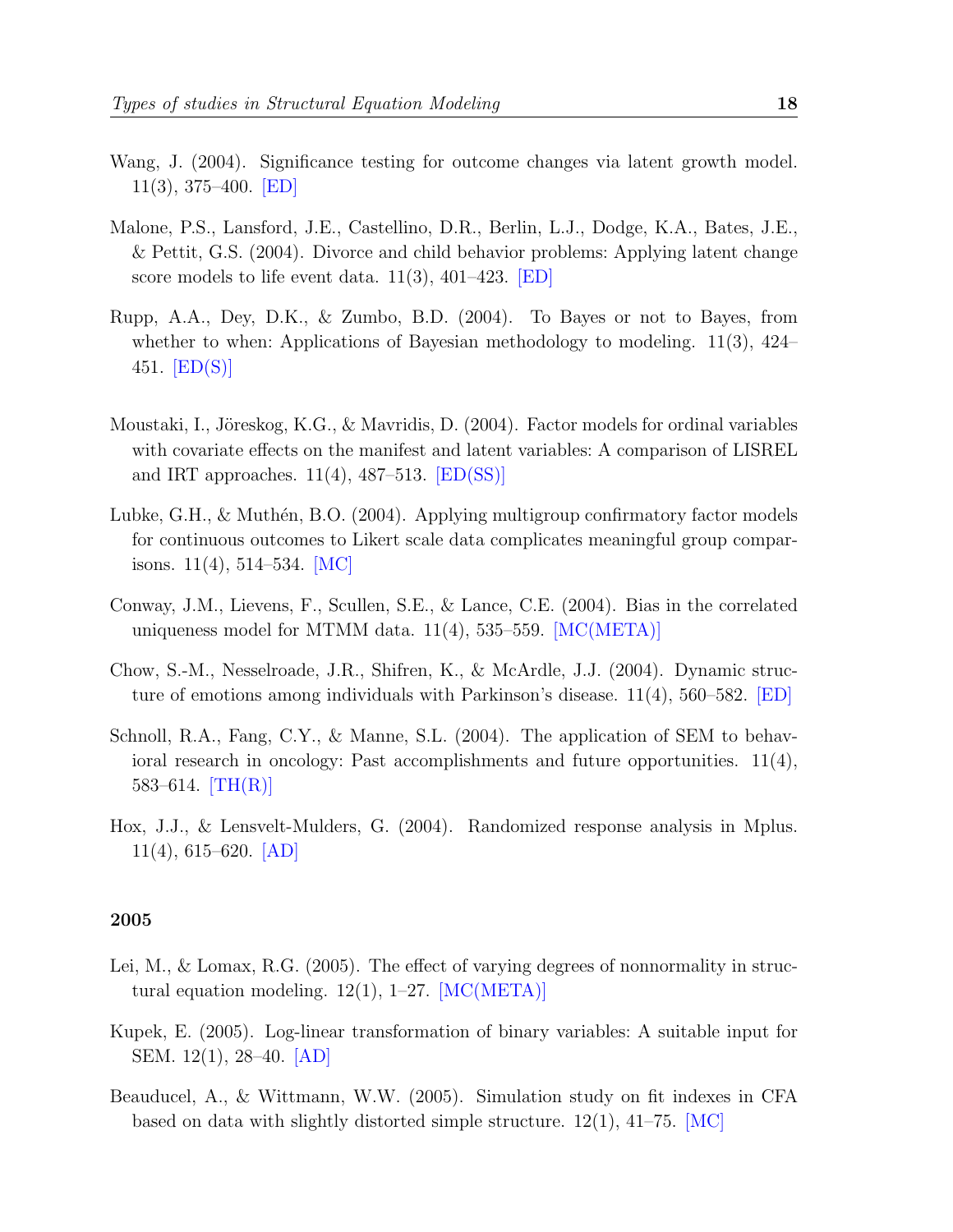- Hipp, J.R., Bauer, D.J., & Bollen, K.A. (2005). Conducting tetrad tests of model fit and contrasts of tetrad-nested models: A new SAS macro. 12(1), 76–93. [ED]
- Dolan, C.V., Schmittmann, V.D., Lubke, G.H., & Neale, M.C. (2005). Regime switching in the latent growth curve mixture model.  $12(1)$ ,  $94-119$ .  $[ED(SS)]$
- Raykov, T. (2005). Bias-corrected estimation of noncentrality parameters of covariance structure models. 12(1), 120–129. [AD]
- Yang, C.-C. (2005). MIMIC latent class analysis model for alcoholic diagnosis. 12(1), 130–147. [ED(SS)]
- González-Romá, V., Tomás, I., Ferreres, D., & Hernández, A. (2005). Do items that measure self-perceived physical appearance function differentially across gender groups? An application of the MACS model. 12(1), 148–162. [ED]
- Savalei, V., & Bentler, P.M. (2005). A statistically justified pairwise ML method for incomplete nonnormal data: A comparison with direct ML and pairwise ADF. 12(2), 183–214. [MC]
- Sivo, S., Fan, X., & Witta, L. (2005). The biasing effects of unmodeled ARMA time series processes on latent growth curve model estimates.  $12(2)$ ,  $215-231$ . [MC(META)]
- Loken, E. (2005). Identification constraints and inference in factor models. 12(2), 232– 244. [ED(S)]
- Dolan, C.V., Van der Sluis, S., & Grasman, R. (2005). A note on normal theory power calculation in SEM with data missing completely at random. 12(2), 245–262.  $[AD, ED(S)]$
- Lu, I.R.R., Thomas, D.R., & Zumbo, B.D. (2005). Embedding IRT in structural equation models: A comparison with regression based on IRT scores. 12(2), 263–277.  $|MC|$
- Ramos, M.C., Guerin, D.W., Gottfried, A.W., Bathurst, K., & Oliver, P.H. (2005). Family conflict and children's behavior problems: The moderating role of child temperament. 12(2), 278–298. [ED]
- Fan, X., & Sivo, S.A. (2005). Sensitivity of fit indexes to misspecified structural or measurement model components: Rationale of two-index strategy revisited. 12(3), 343–367. [MC(META)]
- Kim, K.H. (2005). The relation among fit indexes, power, and sample size in structural equation modeling.  $12(3)$ ,  $368-390$ . [TH]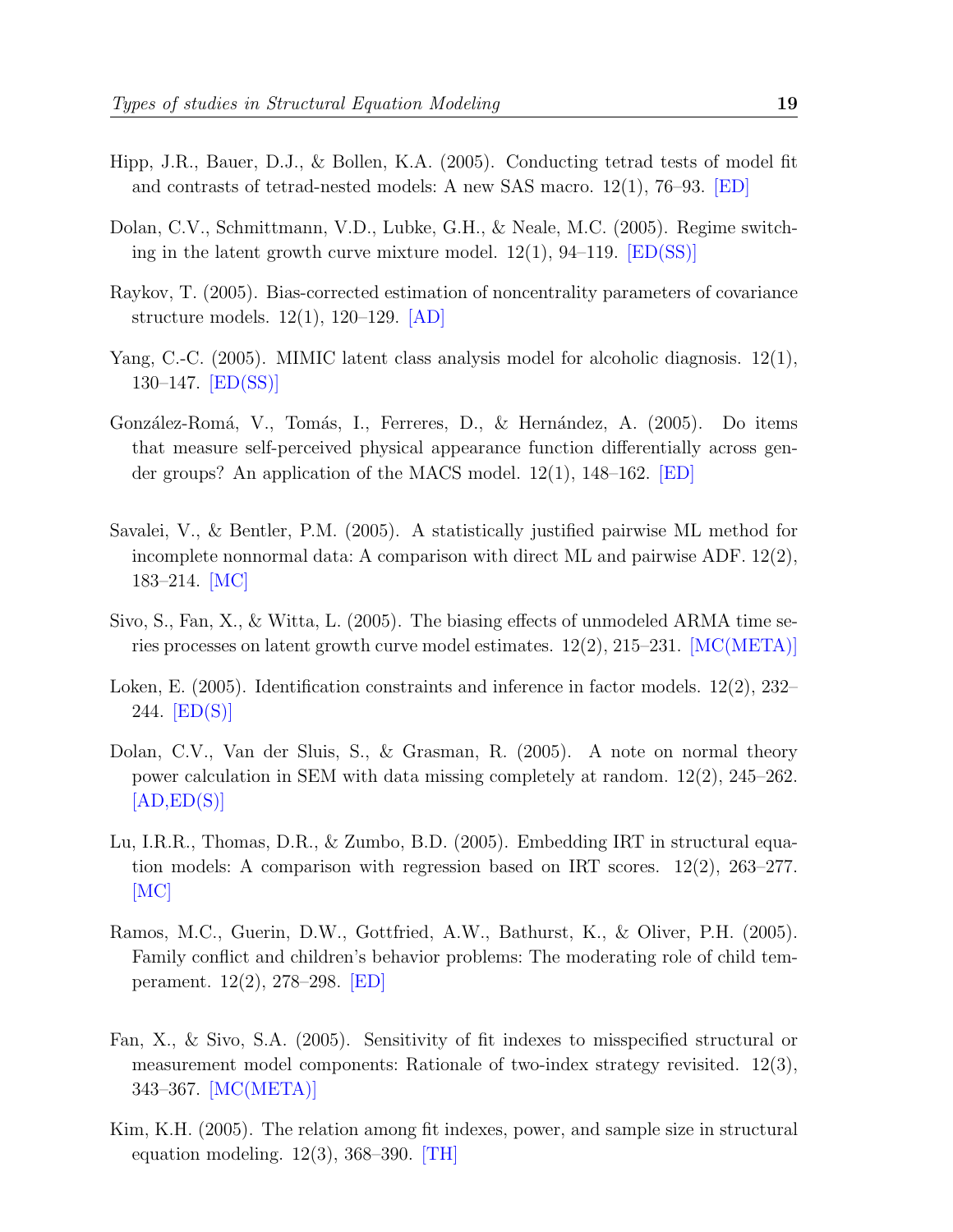- Vautier, S., Steyer, R., Jmel, S., & Raufaste, E. (2005). Imperfect or perfect dynamic bipolarity? The case of antonymous affective judgments.  $12(3)$ ,  $391-410$ . [ED(S)]
- Asparouhov, T. (2005). Sampling weights in latent variable modeling. 12(3), 411–434. [MC]
- Lee, S.-Y., Song, X.-Y., Skevington, S., & Hao, Y.-T. (2005). Application of structural equation models to quality of life.  $12(3)$ ,  $435-453$ .  $[ED(SS)]$
- Gionta, D.A., Harlow, L.L., Loitman, J.E., & Leeman, J.M. (2005). Testing a mediational model of communication among medical staff and families of cancer patients. 12(3), 454–470. [ED]
- Bauer, D.J. (2005). A semiparametric approach to modeling nonlinear relations among latent variables. 12(4), 513–535. [MC,ED(S)]
- Raykov, T., & Du Toit, S.H.C. (2005). Estimation of reliability for multiple-component measuring instruments in hierarchical designs.  $12(4)$ , 536–550. [ED(S)]
- Van der Sluis, S., Dolan, C.V., & Stoel, R.D. (2005). A note on testing perfect correlations in SEM. 12(4), 551–577.  $|ED(S)|$
- Davey, A., Savla, J., & Luo, Z. (2005). Issues in evaluating model fit with missing data. 12(4), 578–597. [MC]
- Cheung, M.W.-L., & Au, K. (2005). Applications of multilevel structural equation modeling to cross-cultural research.  $12(4)$ , 598–619. [ED(SS)]
- Enders, C.K. (2005). An SAS macro for implementing the modified Bollen-Stine bootstrap for missing data: Implementing the bootstrap using existing structural equation modeling software.  $12(4)$ ,  $620-641$  [ED(S)]

- Coffman, D.L., & Millsap, R.E. (2006). Evaluating latent growth curve models using individual fit statistics.  $13(1)$ ,  $1-27$ .  $[AD,ED(SS)]$
- Stapleton, L.M. (2006). An assessment of practical solutions for structural equation modeling with complex sample data.  $13(1)$ ,  $28-58$ .  $[MC,ED(SS)]$
- Little, T.D., Slegers, D.W., & Card, N.A. (2006). A non-arbitrary method of identifying and scaling latent variables in SEM and MACS models. 13(1), 59–72. [ED]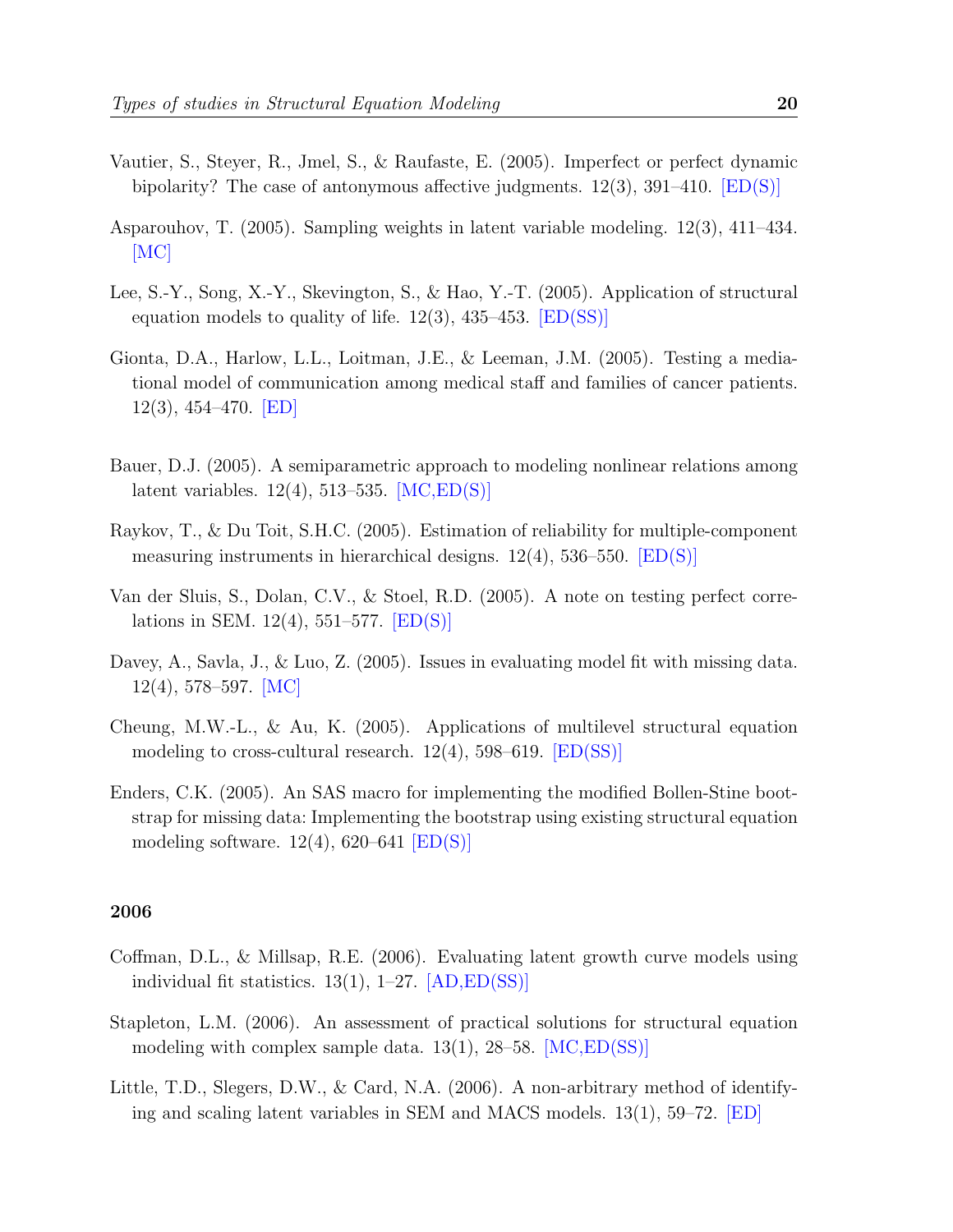- Grouzet, F.M.E., Otis, N., & Pelletier, L.G. (2006). Longitudinal cross-gender factorial invariance of the Academic Motivation Scale. 13(1), 73–98. [ED]
- Quilty, L.C., Oakman, J.M., & Risko, E. (2006). Correlates of the Rosenberg selfesteem scale method effects. 13(1), 99–117. [ED]
- Beretvas, S.N., & Furlow, C.F. (2006). Evaluation of an approximate method for synthesizing covariance matrices for use in meta-analytic SEM. 13(2), 153–185. [MC]
- Beauducel, A., & Herzberg, P.Y. (2006). On the performance of maximum likelihood versus means and variance adjusted weighted least squares estimation in CFA. 13(2), 186–203. [MC(META)]
- Nasser-Abu Alhija, F., & Wisenbaker, J. (2006). A Monte Carlo study investigating the impact of item parceling strategies on parameter estimates and their standard errors in CFA. 13(2), 204–228. [MC(META)]
- Tsai, T.-L., Shau, W.-Y., & Hu, F.-C. (2006). Generalized path analysis and generalized simultaneous equations model for recursive systems with responses of mixed types. 13(2), 229–251. [MC]
- Raykov, T. (2006). Interval estimation of optimal scores from multiple-component measuring instruments via SEM. 13(2), 252–263. [AD]
- Leung, D.Y.P., & Kember, D. (2006). The influence of teaching approach and teacherstudent interaction on the development of graduate capabilities. 13(2), 264–286. [ED]
- Song, X.-Y., & Lee, S.-Y. (2006). A maximum likelihood approach for multisample nonlinear structural equation models with missing continuous and dichotomous data. 13(3), 325–351. [MC,AD,ED(SS)]
- Hancock, G.R., & Choi, J. (2006). A vernacular for linear latent growth models. 13(3), 352–377. [ED(S,SS)]
- French, B.F., & Finch, W.H. (2006). Confirmatory factor analytic procedures for the determination of measurement invariance. 13(3), 378–402. [MC]
- Schweizer, K. (2006). The fixed-links model in combination with the polynomial function as a tool for investigating choice reaction time data.  $13(3)$ ,  $403-419$ . [ED(S)]
- Ferrando, P.J., & Condon, L. (2006). Assessing acquiescence in binary responses: IRTrelated item-factor-analytic procedures. 13(3), 420–439. [ED]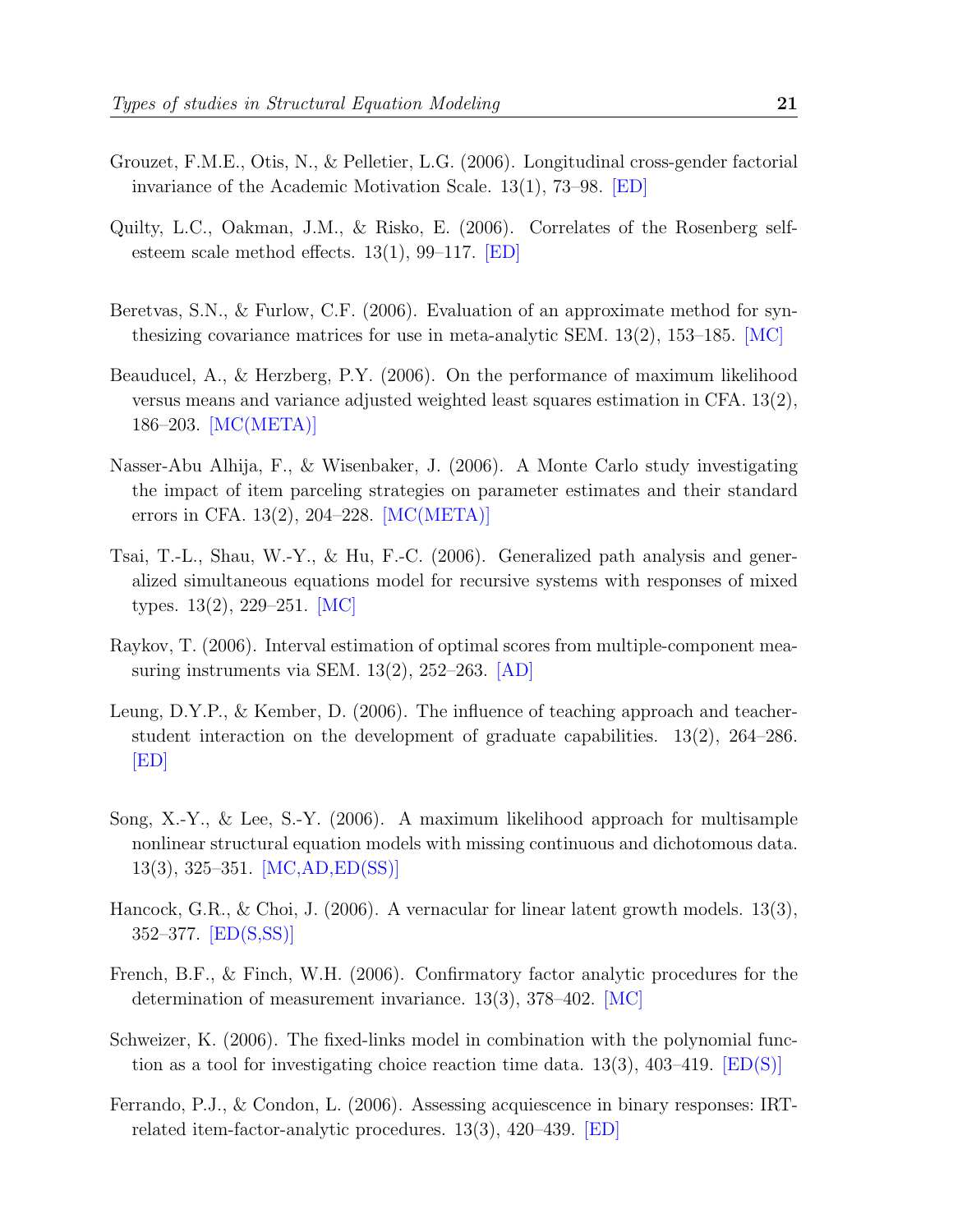- 
- DiStefano, C., & Motl, R.W. (2006). Further investigating method effects associated with negatively worded items on self-report surveys.  $13(3)$ ,  $440-464$ . [ED]
- Little, T.D., Bovaird, J.A., & Widaman, K.F. (2006). On the merits of orthogonalizing powered and product terms: Implications for modeling interactions among latent variables. 13(4), 497–519. [MC,ED]
- Preacher, K.J. (2006). Testing complex correlational hypotheses with structural equation models.  $13(4)$ ,  $520-543$ .  $|ED(S,SS)|$
- Bai, Y., Poon, W.-Y., & Cheung, G.W.H. (2006). Analysis of a two-level structural equation model with group-specific variables in LISREL. 13(4), 544–565. [MC,ED]
- Sass, D.A., & Smith, P.L. (2006). The effects of parceling unidimensional scales on structural parameter estimates in structural equation modeling. 13(4), 566–586.  $|AD,ED|$
- Ximénez, C. (2006). A Monte Carlo study of recovery of weak factor loadings in confirmatory factor analysis.  $13(4)$ , 587–614. [MC(META)]
- Zhang, D., & Willson, V.L. (2006). Comparing empirical power of multilevel structural equation models and hierarchical linear models: Understanding cross-level interactions.  $13(4)$ ,  $615-630$ . [MC]

- Grilli, L., Rampichini, C. (2007). Multilevel factor models for ordinal variables. 14(1), 1–25. [ED]
- Lubke, G.H.,  $\&$  Muthén, B.O. (2007). Performance of factor mixture models as a function of model size, covariate effects, and class-specific parameters.  $14(1)$ ,  $26-47$ . [MC]
- Jackson, D.L. (2007). The effect of the number of observations per parameter in misspecified confirmatory factor analytic models.  $14(1)$ ,  $48-76$ .  $[MC(META)]$
- Ciesla, J.A., Cole, D.A., & Steiger, J.H. (2007). Extending the trait-state-occasion model: How important is within-wave measurement equivalence?  $14(1)$ , 77–97. [MC]
- Cribbie, R.A. (2007). Multiplicity control in structural equation modeling. 14(1), 98– 112. [MC]
- Johnson, T.R., & Bodner, T.E. (2007). A note on the use of bootstrap tetrad tests for covariance structures.  $14(1)$ ,  $113-124$ . [MC]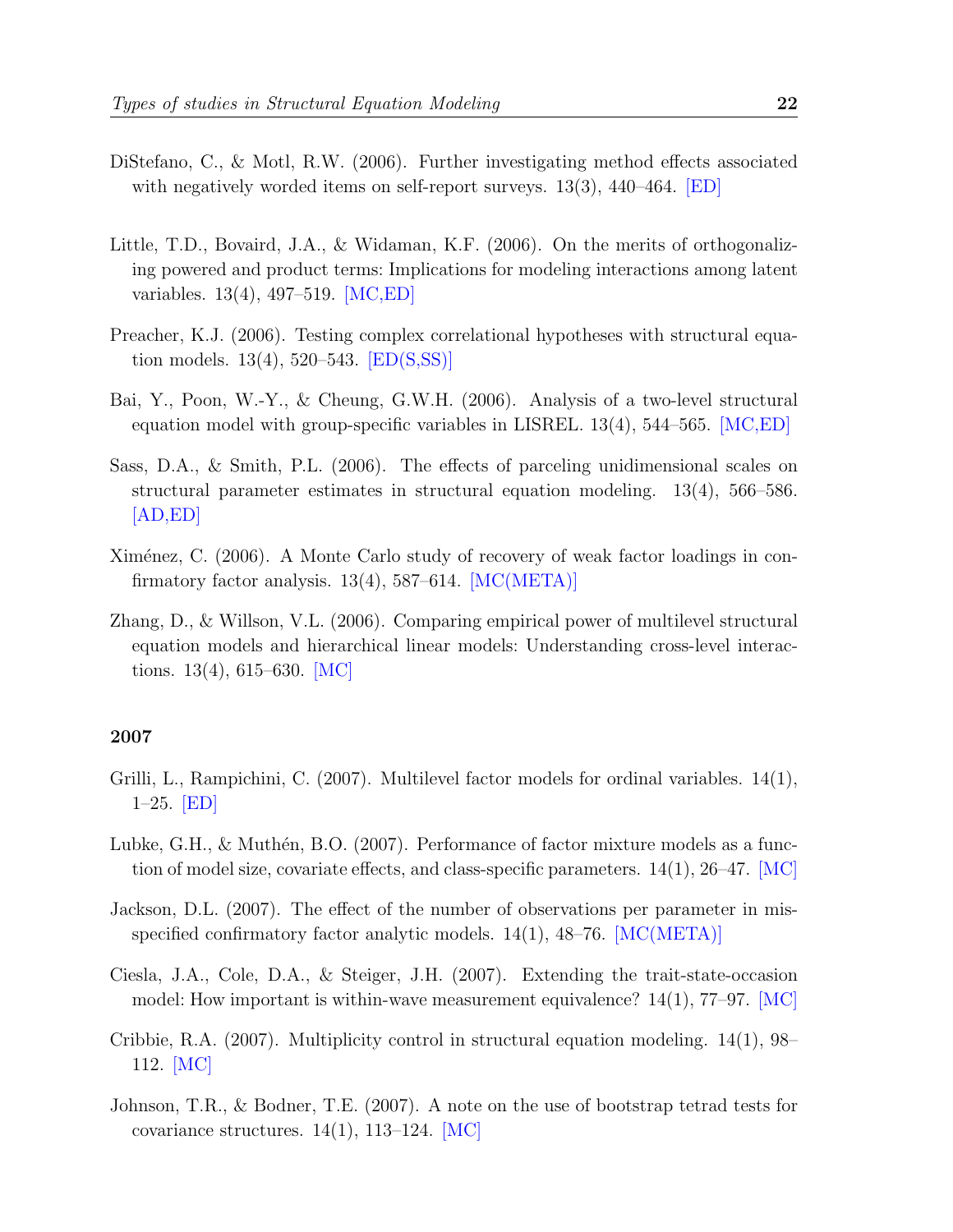- Willoughby, M., Vandergrift, N., Blair, C., & Granger, D.A. (2007). A structural equation modeling approach for the analysis of cortisol data collected using pre-post-post designs. 14(1), 125–145. [ED]
- Blozis, S.A. (2007). On fitting nonlinear latent curve models to multiple variables measured longitudinally.  $14(2)$ , 179–201.  $|ED(SS)|$
- Henson, J.M., Reise, S.P., & Kim, K.H. (2007). Detecting mixtures from structural model differences using latent Variable mixture modeling: A comparison of relative model fit statistics. 14(2), 202–226. [MC]
- Cheung, M.W.-L. (2007). Comparison of approaches to constructing confidence intervals for mediating effects using structural equation models.  $14(2)$ ,  $227-246$ .  $MC$
- Liu, H., & Powers, D.A. (2007). Growth curve models for zero-inflated count data: An application to smoking behavior.  $14(2)$ ,  $247-279$ . [ED(SS)]
- Hayduk, L.A., Pazderka-Robinson, H., Cummings, G.G., Boadu, K., Verbeek, E.L., & Perks, T.A. (2007). The weird world, and equally weird measurement models: Reactive indicators and the validity revolution.  $14(2)$ ,  $280-310$ .  $[ED(S)]$
- Hox, J.J., & Kleiboer, A.M. (2007). Retrospective questions or a diary method? A two-level multitrait-multimethod analysis. 14(2), 311–325. [ED]
- Herzog, W., Boomsma, A., & Reinecke, S. (2007). The model-size effect on traditional and modified tests of covariance structures. 14(3), 361–390. [MC]
- Lyhagen, J. (2007). Estimating nonlinear structural models: EMM and the Kenny-Judd model. 14(3), 391–403. [MC]
- Lee, S.-Y., Song, X.-Y., & Tang, N.-S. (2007). Bayesian methods for analyzing structural equation models with covariates, interaction, and quadratic latent variables. 14(3), 404–434. [MC]
- Yoon, M., & Millsap, R.E. (2007). Detecting violations of factorial invariance using data-based specification searches: A Monte Carlo study. 14(3), 435–463. [MC(META)]
- Chen, F.F. (2007). Sensitivity of goodness of fit indexes to lack of measurement invariance. 14(3), 464–504. [MC(META)]
- Nylund, K.L., Asparouhov, T.,  $\&$  Muthén, B.O. (2007). Deciding on the number of classes in latent class analysis and growth mixture modeling: A Monte Carlo simulation study. 14(4), 535–569. [MC]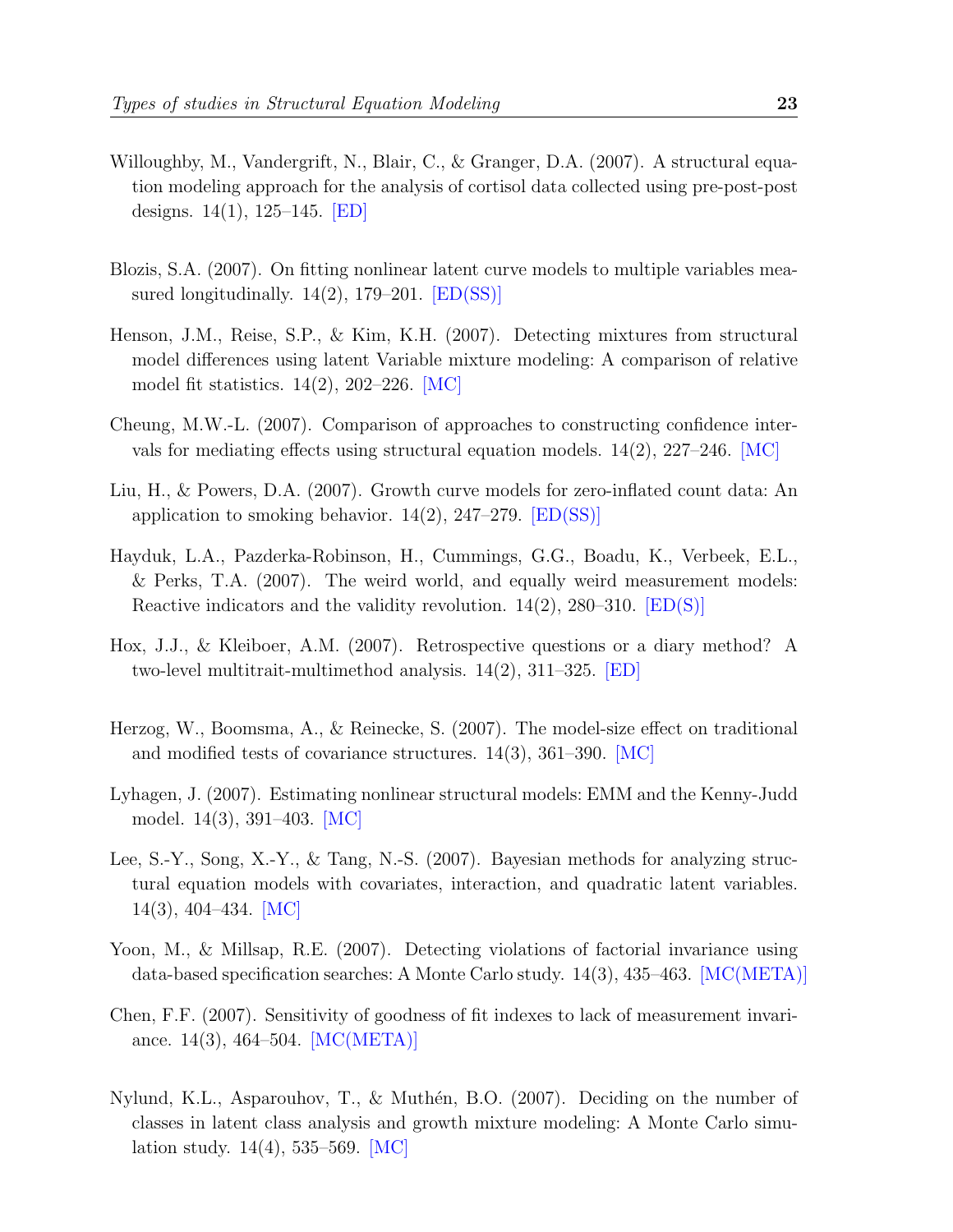- Marsh, H.W., Wen, Z., Hau, K.-T., Little, T.D., Bovaird, J.A., & Widaman, K.F. (2007). Unconstrained structural equation models of latent interactions: Contrasting residual- and mean-centered approaches. 14(4), 570–580. [TH]
- Leite, W.L. (2007). A comparison of latent growth models for constructs measured by multiple items.  $14(4)$ , 581–610. [MC(META)]
- Meade, A.W., & Bauer, D.J. (2007). Power and precision in confirmatory factor analytic tests of measurement invariance. 14(4), 611–635. [MC(META)]
- Raykov, T., & Mels, G. (2007). Lower level mediation effect analysis in two-level studies: A note on a multilevel structural equation modeling approach. 14(4), 636–648.  $[ED(S)]$
- Lippke, S., Nigg, C.R., & Maddock, J.E. (2007). The theory of planned behavior within the stages of the transtheoretical model: Latent structural modeling of stage-specific prediction patterns in physical activity.  $14(4)$ , 649–670. **[ED]**

- Savalei, V. (2008). Is the ML chi-square ever robust to nonnormality? A cautionary note with missing data.  $15(1)$ ,  $1-22$ . [TH]
- Williams, J., & MacKinnon, D.P. (2008). Resampling and distribution of the product methods for testing indirect effects in complex models.  $15(1)$ ,  $23-51$ .  $[MC(META)]$
- Wang, L., & McArdle, J.J. (2008). A simulation study comparison of Bayesian estimation with conventional methods for estimating unknown change points.  $15(1)$ , 52–74. [MC]
- Enders, C.K., & Tofighi, D. (2008). The impact of misspecifying class-specific residual variances in growth mixture models. 15(1), 75–95. [MC(META)]
- French, B.F., & Finch, W.H. (2008). Multigroup confirmatory factor analysis: Locating the invariant referent sets.  $15(1)$ , 96–113. [MC]
- Vlachopoulos, S.P. (2008). The basic psychological needs in exercise scale: Measurement invariance over gender. 15(1), 114–135. [ED]
- Stapleton, L.M. (2008). Variance estimation using replication methods in structural equation modeling with complex sample data.  $15(2)$ ,  $183-210$ . [AD, ED(SS)]
- Bandalos, D.L. (2008). Is parceling really necessary? A comparison of results from item parceling and categorical variable methodology.  $15(2)$ ,  $211-240$ . [MC(META)]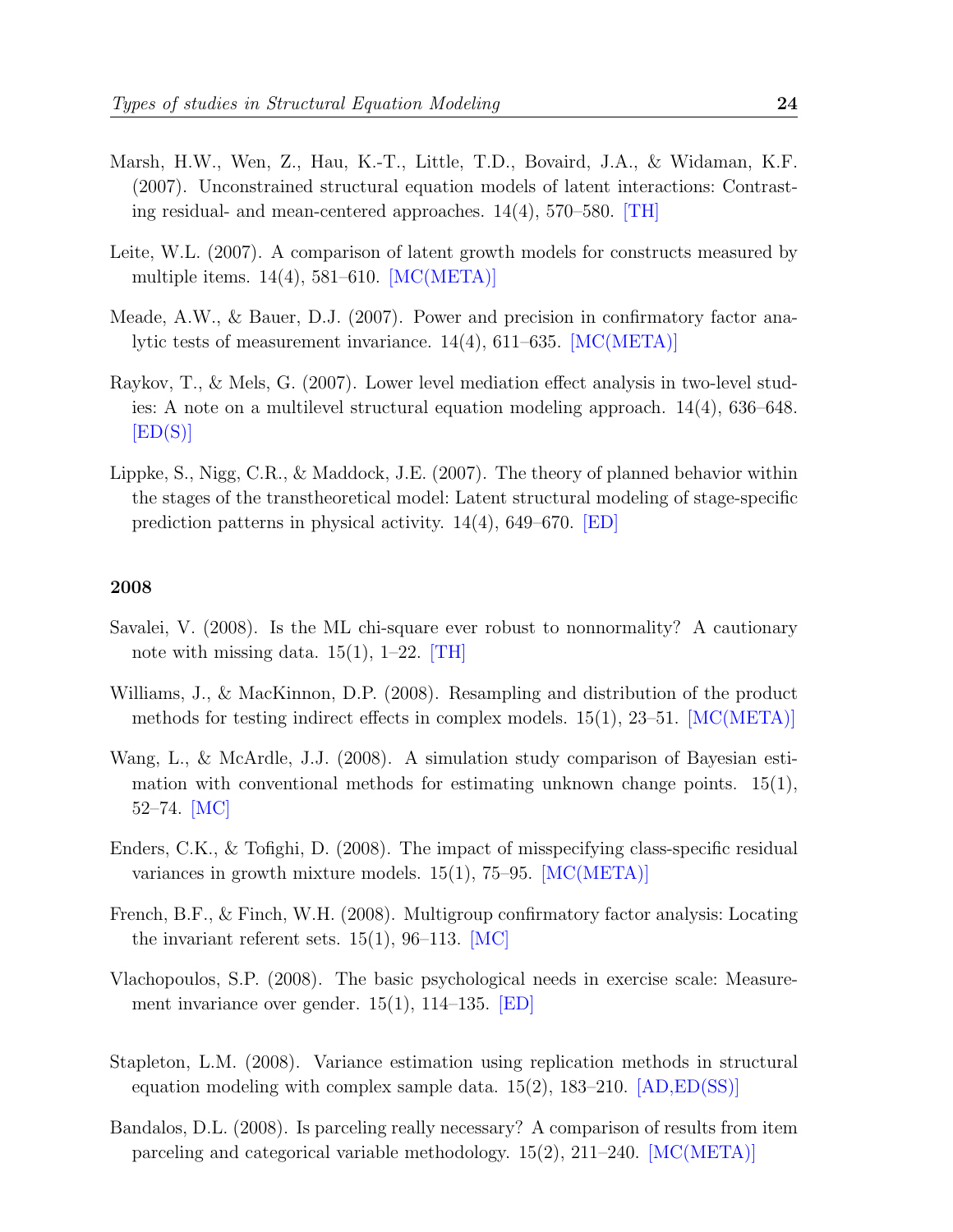- LaGrange, B., & Cole, D.A. (2008). An expansion of the trait-state-occasion model: Accounting for shared method variance. 15(2), 241–271. [MC]
- Song, X.-Y., & Lee, S.-Y. (2008). A Bayesian approach for analyzing hierarchical data with missing outcomes through structural equation models. 15(2), 272–300. [MC,ED(SS)]
- Zhang, W. (2008). A comparison of four estimators of a population measure of model fit in covariance structure analysis. 15(2), 301–326. [MC]
- Schweizer, K. (2008). Investigating experimental effects within the framework of structural equation modeling: An example with effects on both error scores and reaction times.  $15(2)$ ,  $327-345$ . **ED**
- Zhang, Z., Hamaker, E.L., & Nesselroade, J.R. (2008). Comparisons of four methods for estimating a dynamic factor model. 15(3), 377–402. [MC]
- Eusebi, P. (2008). A graphical method for assessing the identification of linear structural equation models.  $15(3)$ ,  $403-412$ . [TH]
- Blozis, S.A., & Cho, Y.I. (2008). Coding and centering of time in latent curve models in the presence of interindividual time heterogeneity.  $15(3)$ ,  $413-433$ . [ED(S,SS)]
- Enders, C.K. (2008). A note on the use of missing auxiliary variables in full information maximum likelihood-based structural equation models. 15(3), 434–448. [MC]
- Raykov, T., & Amemiya, Y. (2008). Testing time-invariance of variable specificity in repeated measure designs using structural equation modeling. 15(3), 449–461. [ED(S)]
- Lu, I.R.R., & Thomas, D.R. (2008). Avoiding and correcting bias in score-based latent variable regression with discrete manifest items.  $15(3)$ ,  $462-490$ .  $[AD(P)]$
- Morton, N.A., & Koufteros, X. (2008). Intention to commit online music piracy and its antecedents: An empirical investigation. 15(3), 491–512. [ED]
- Hertzog, C., Von Oertzen, T., Ghisletta, P., & Lindenberger, U. (2008). Evaluating the power of latent growth curve models to detect individual differences in change. 15(4), 541–563. [MC]
- Yuan, K.-H., Kouros, C.D., & Kelley, K. (2008). Diagnosis for covariance structure models by analyzing the path.  $15(4)$ ,  $564-602$ .  $[ED(S)]$
- Raykov, T., Brennan, M., Reinhardt, J.P., & Horowitz, A. (2008). Comparison of mediated effects: A correlation structure modeling approach.  $15(4)$ , 603–626. [ED(S)]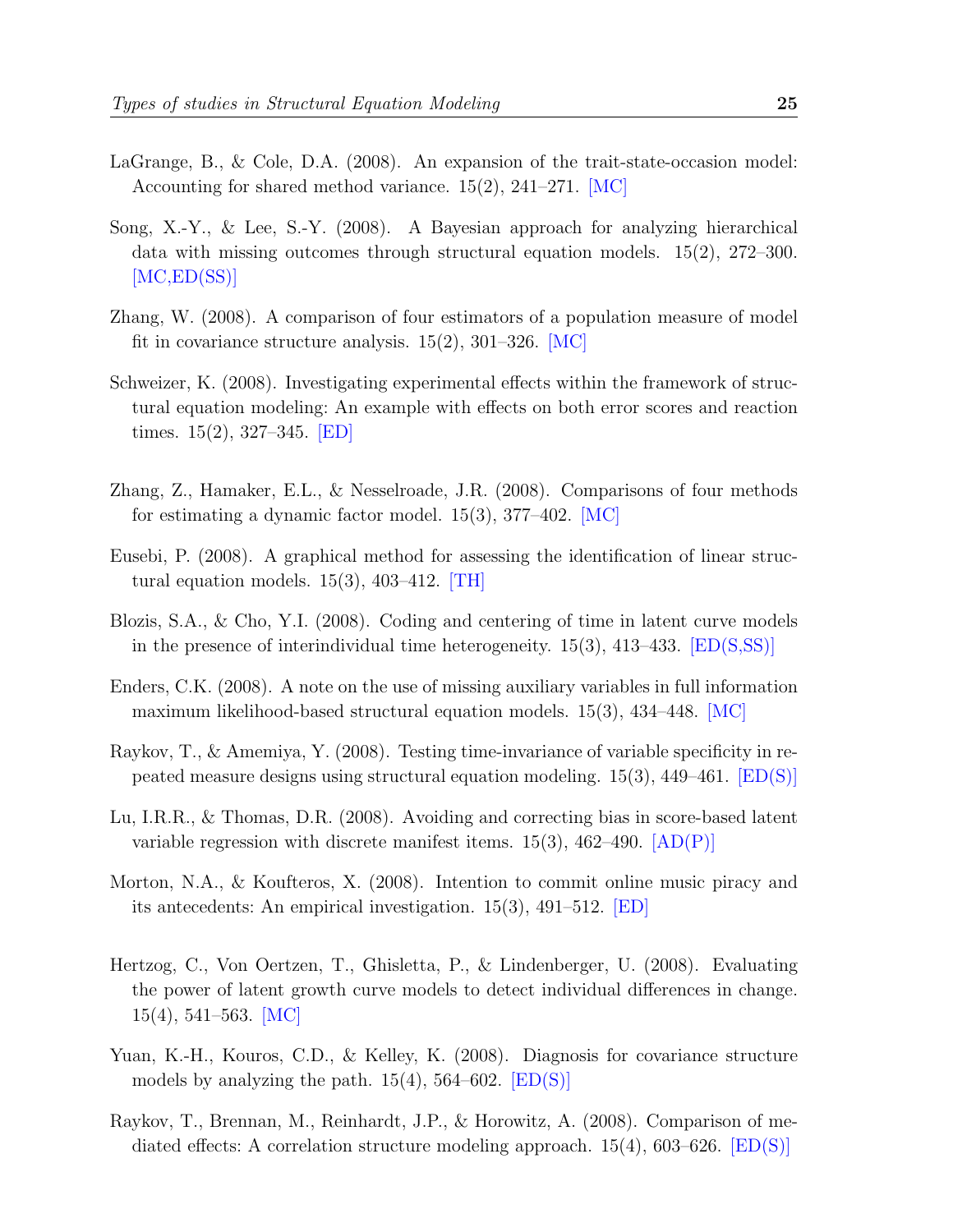- Hagemann, D., & Meyerhoff, D. (2008). A simplified estimation of latent statetrait parameters. 15(4), 627–650. [MC]
- Bodner, T.E. (2008). What improves with increased missing data imputations? 15(4), 651–675. [MC,ED(S)]

- Herzog, W., & Boomsma, A. (2009). Small-sample robust estimators of noncentralitybased and incremental model fit.  $16(1)$ ,  $1-27$ . [MC]
- Cheung, M.W.-L., & Chan, W. (2009). A two-stage approach to synthesizing covariance matrices in meta-analytic structural equation modeling.  $16(1)$ , 28–53. [MC,ED]
- Fan, X., & Sivo, S.A. (2009). Using  $\Delta$  goodness-of-fit indexes in assessing mean structure invariance.  $16(1)$ , 54–69. [MC]
- Shin, T., Davison, M.L., & Long, J.D. (2009). Effects of missing data methods in structural equation modeling with nonnormal longitudinal data. 16(1), 70–98. [MC]
- Raykov, T., & Mels, G. (2009). Interval estimation of interitem and item-total correlations for multiple component measuring instruments with ordinal items.  $16(1)$ , 99–108.  $[ED(S)]$
- Ferrando, P.J. (2009). Multidimensional factor-analysis-based procedures for assessing scalability in personality measurement.  $16(1)$ ,  $109-133$ . [MC,ED]
- DiStefano, C., & Motl, R.W. (2009). Self-esteem and method effects associated with negatively worded items: Investigating factorial invariance by sex. 16(1), 134–146. [ED]
- Price, L.R., Laird, A.R., Fox, P.T., & Ingham, R.J. (2009). Modeling dynamic functional neuroimaging data using structural equation modeling.  $16(1)$ ,  $147-162$ . [MC]
- Marsh, H.W., Lüdtke, O., Trautwein, U., & Morin, A.J.S. (2009). Classical latent profile analysis of academic self-concept dimensions: Synergy of person- and variablecentered approaches to theoretical models of self-concept. 16(2), 191–225. [ED(SS)]
- Sun, R., & Willson, V.L. (2009). Evaluating intercept-slope interactions in latent growth modeling.  $16(2)$ ,  $226-244$ . [MC(META), ED(S)]
- Song, X.-Y., Lee, S.-Y., & Hser, Y.-I. (2009). Bayesian analysis of multivariate latent curve models with nonlinear longitudinal latent effects.  $16(2)$ ,  $245-266$ .  $[AD,ED(SS)]$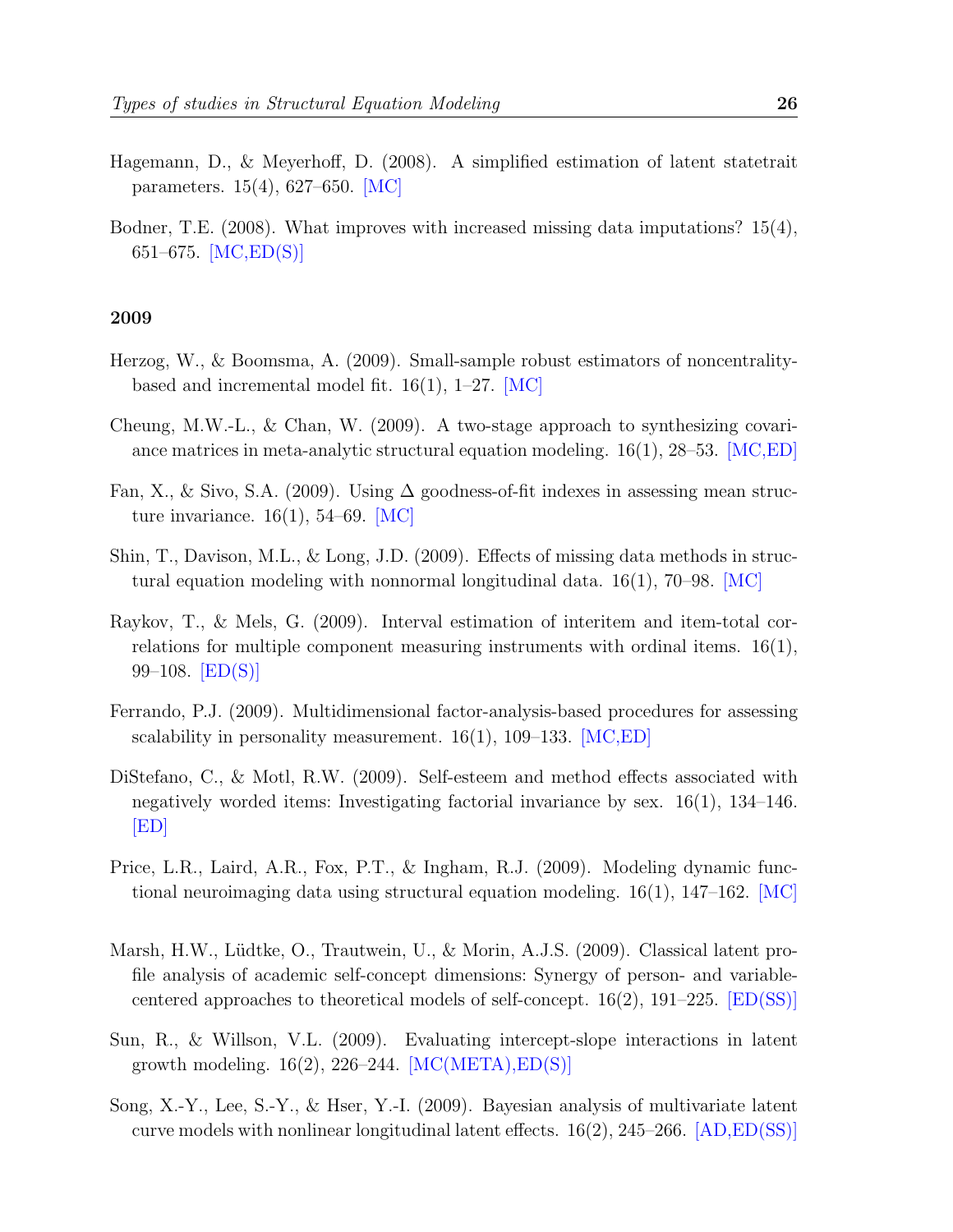- Cheung, M.W.-L. (2009). Constructing approximate confidence intervals for parameters with structural equation models.  $16(2)$ ,  $267-294$ . [MC,ED(S)]
- Dolan, C.V., Oort, F.J., Stoel, R.D., & Wicherts, J.M. (2009). Testing measurement invariance in the target rotated multigroup exploratory factor model.  $16(2)$ ,  $295-$ 314. [AD,ED(S)]
- Mun, E.Y., Von Eye, A., & White, H.R. (2009). An SEM approach for the evaluation of intervention effects using pre-post-post designs. 16(2), 315–337. [ED]
- Song, H., & Ferrer, E. (2009). State-space modeling of dynamic psychological processes via the Kalman smoother algorithm: Rationale, finite sample properties, and applications. 16(2), 338–363. [MC,ED]
- Ferrando, P.J., Lorenzo-Seva, U., & Chico, E. (2009). A general factor-analytic procedure for assessing response bias in questionnaire measures.  $16(2)$ ,  $364-381$ . **ED**
- Asparouhov, T.,  $\&$  Muthén, B.O. (2009). Exploratory structural equation modeling. 16(3), 397–438. [MC,ED(S)]
- Marsh, H.W., Muthén, B.O., Asparouhov, T., Lüdtke, O., Robitzsch, A., Morin, A.J.S., & Trautwein, U. (2009). Exploratory structural equation modeling, integrating CFA and EFA: Application to students' evaluations of university teaching. 16(3), 439– 476. [ED(SS)]
- Savalei, V., & Bentler, P.M. (2009). A two-stage approach to missing data: Theory and application to auxiliary variables.  $16(3)$ , 477–497. [MC]
- Bollen, K.A., & Davis, W.R. (2009). Causal indicator models: Identification, estimation, and testing.  $16(3)$ , 498–522. [ED(S)]
- Bollen, K.A., & Davis, W.R. (2009). Two rules of identification for structural equation models. 16(3), 523–536. [TH]
- Saris, W.E., Satorra, A., & Van der Veld, W.M. (2009). Testing structural equation models or detection of misspecifications?  $16(4)$ ,  $561-582$ .  $[AD(P),ED]$
- Ryu, E., & West, S.G. (2009). Level-specific evaluation of model fit in multilevel structural equation modeling.  $16(4)$ , 583–601. [MC]
- Kim, Y., & Muthén, B.O. (2009). Two-part factor mixture modeling: Application to an aggressive behavior measurement instrument.  $16(4)$ ,  $602-624$ . [MC, ED]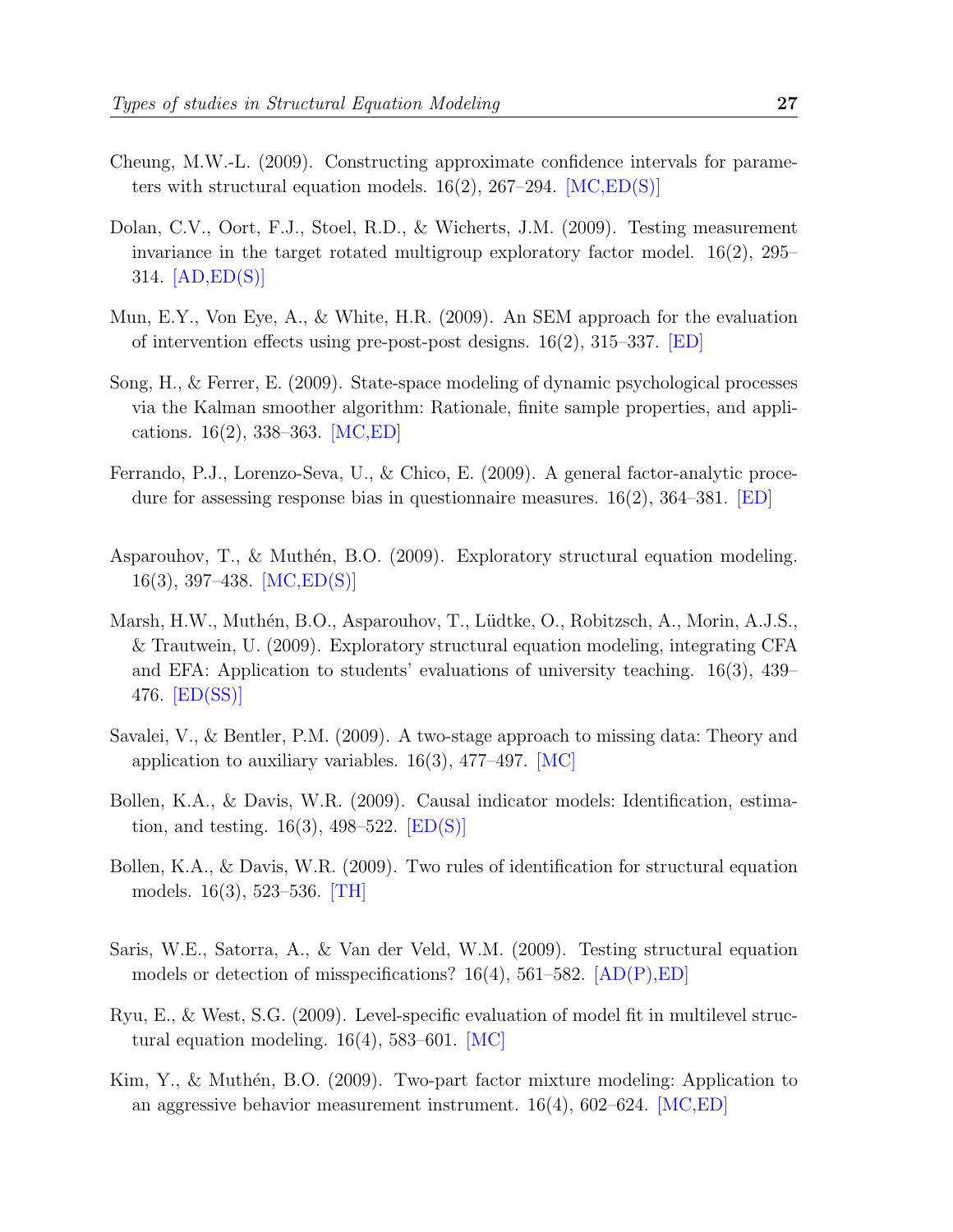- Forero, C.G., Maydeu-Olivares, A., & Gallardo-Pujol, D. (2009). Factor analysis with ordinal indicators: A Monte Carlo study comparing DWLS and ULS estimation. 16(4), 625–641. [MC(META)]
- Johnson, E.C., & Meade, A.W., & DuVernet, A.M. (2009). The role of referent indicators in tests of measurement invariance.  $16(4)$ ,  $642-657$ . [MC(META)]
- Hayduk, L.A. (2009). Finite feedback cycling in structural equation models. 16(4), 658–675.  $[AD(P)]$

- Wen, Z., Marsh, H.W., & Hau, K.-T. (2010). Structural equation models of latent interactions: An appropriate standardized solution and its scale-free properties. 17(1), 1–22. [AD]
- MacCallum, R., Lee, T., & Browne, M.W. (2010). The issue of isopower in power analysis for tests of structural equation models.  $17(1)$ ,  $23-41$ .  $[AD(P)]$
- Peugh, J.L., & Enders, C.K. (2010). Specification searches in multilevel structural equation modeling: A Monte Carlo investigation. 17(1), 42–65. [MC(META)]
- Yang, Y., & Green, S.B. (2010). A note on structural equation modeling estimates of reliability.  $17(1)$ , 66–81. [MC]
- Henseler, J., & Chin, W.W. (2010). A comparison of approaches for the analysis of interaction effects between latent variables using partial least squares path modeling.  $17(1), 82-109.$  [MC,ED(S)]
- Tracy, A.J., Erkut, S., Porche, M.V., Kim, J., Charmaraman, L., Grossman, J.M., Ceder, I., & Garca, H.V. (2010). Measurement uncertainty in racial and ethnic identification among adolescents of mixed ancestry: A latent variable approach.  $17(1)$ , 110–133. [ED]
- Tueller, S., & Lubke, G.H. (2010). Evaluation of structural equation mixture models: Parameter estimates and correct class assignment. 17(2), 165–192. [MC]
- Henry, K.L., & Muthén, B.O. (2010). Multilevel latent class analysis: An application of adolescent smoking typologies with individual and contextual predictors.  $17(2)$ , 193–215.  $[ED(S)]$
- Kwok, O.-M., Luo, W., & West, S.G. (2010). Using modification indexes to detect turning points in longitudinal data: A Monte Carlo study. 17(2), 216–240. [MC]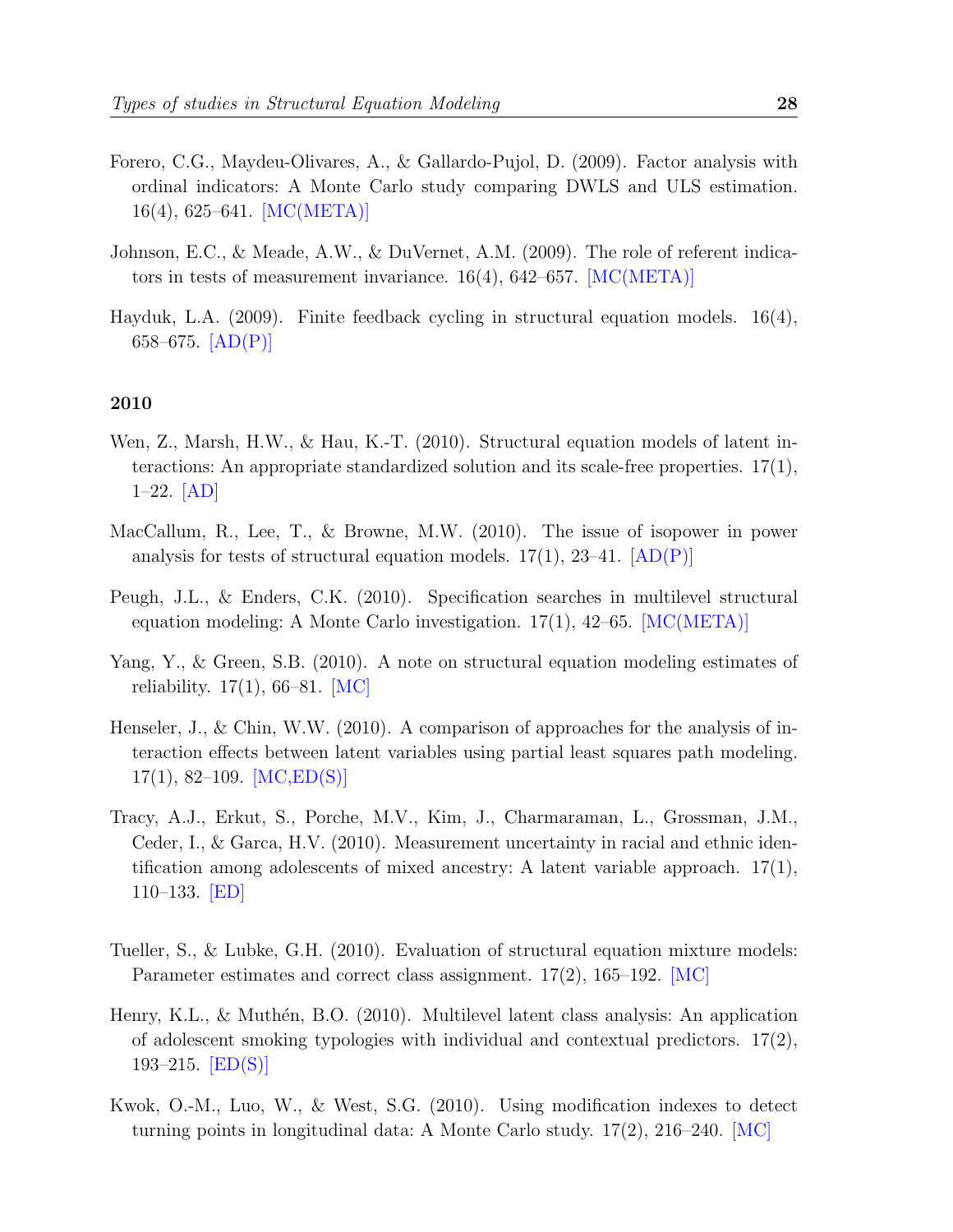- Savalei, V. (2010). Small sample statistics for incomplete nonnormal data: Extensions of complete data formulae and a Monte Carlo comparison. 17(2), 241–264. [MC]
- Raykov, T., Dimitrov, D.M., & Asparouhov, T. (2010). Evaluation of scale reliability with binary measures using latent variable modeling.  $17(2)$ ,  $265-279$ . [AD]
- Lee, S.-Y., Song, X.-Y., & Cai, J.-H. (2010). A Bayesian approach for nonlinear structural equation models with dichotomous variables using logit and probit links. 17(2), 280–302. [AD,MC]
- Chow, S.-M., Ho, M-H.R., Hamaker, E.L., & Dolan, C.V. (2010). Equivalence and differences between structural equation modeling and state-space modeling techniques. 17(2), 303–332. [AD,MC]
- Mooijaart, A., & Bentler, P.M. (2010). An alternative approach for nonlinear latent variable models. 17(3), 357–373. [MC,ED(S)]
- Lin, G.-C., Wen, Z., Marsh, H.W., & Lin, H.-S. (2010). Structural equation models of latent interactions: Clarification of orthogonalizing and double-mean-centering strategies. 17(3), 374–391. [MC]
- Yang-Wallentin, F., Jöreskog, K.G., & Luo, H. (2010). Confirmatory factor analysis of ordinal variables with misspecified models.  $17(3)$ ,  $392-423$ . [MC]
- Grimm, K.J., & Widaman, K.F. (2010). Residual structures in latent growth curve modeling. 17(3), 424–442. [ED(SS)]
- Van de Schoot, R., Hoijtink, H., & Dekovic, M. (2010). Testing inequality constrained hypotheses in SEM models. 17(3), 443–463. [ED]
- Jones-Farmer, L.A. (2010). The effect of among-group dependence on the invariance likelihood ratio test.  $17(3)$ ,  $464-480$ . [TH]
- Cheung, M.W.-L. (2010). Fixed-effects meta-analyses as multiple-group structural equation models.  $17(3)$ ,  $481-509$ .  $[ED(S)]$
- Bray, B.C., Lanza, S.T., & Collins, L.M. (2010). Modeling relations among discrete developmental processes: A general approach to associative latent transition analysis.  $17(4)$ , 541–569. [ED(SS)]
- Chen, Q., Kwok, O.-M., Luo, W., & Willson, V.L. (2010). The impact of ignoring a level of nesting structure in multilevel growth mixture models: A Monte Carlo study. 17(4), 570–589. [MC(META)]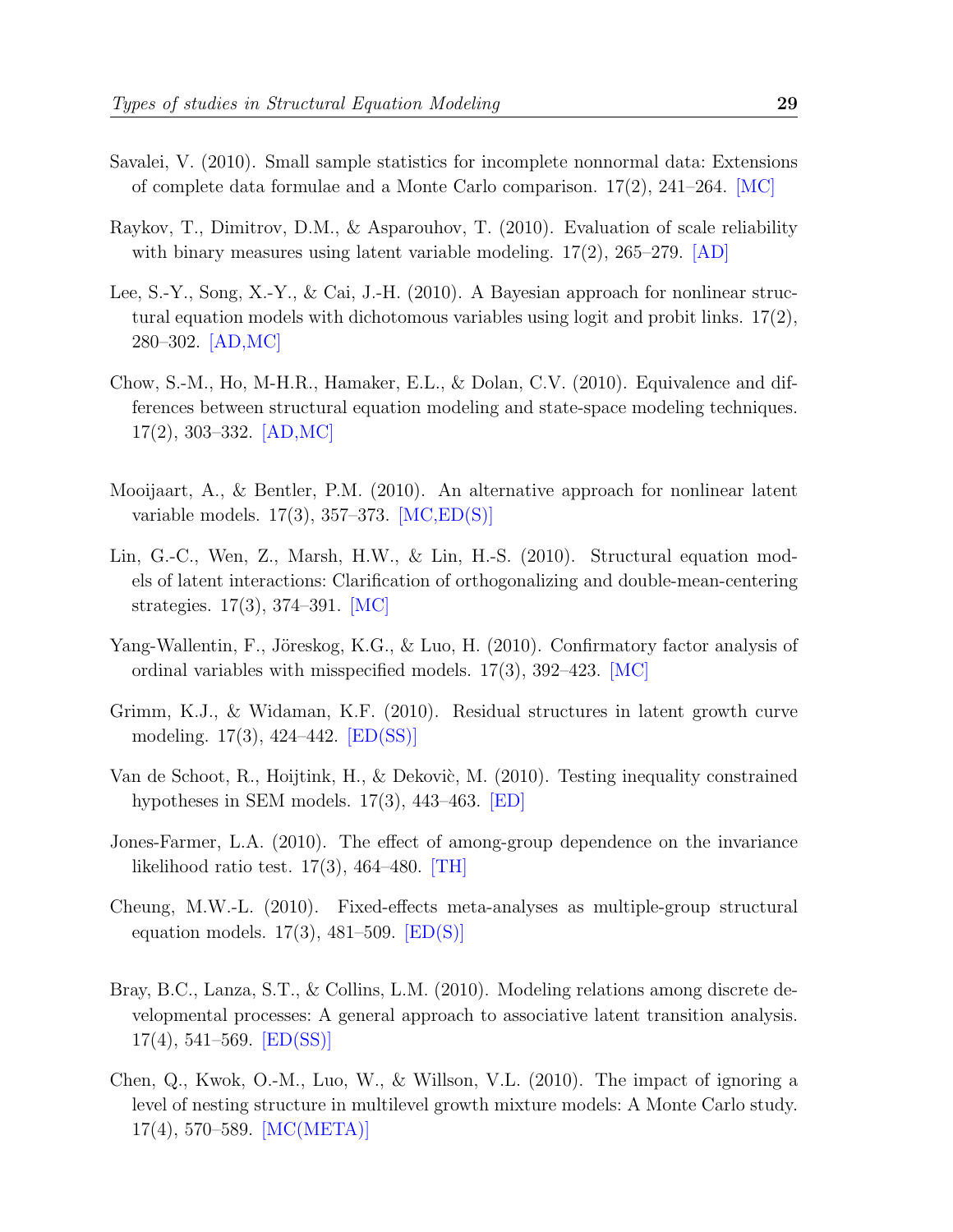- Koran, J., & Hancock, G.R. (2010). Using fixed thresholds with grouped data in structural equation modeling.  $17(4)$ , 590–604.  $[ED(SS)]$
- Lubke, G.H., & Tueller, S. (2010). Latent class detection and class assignment: A comparison of the MAXEIG taxometric procedure and factor mixture modeling approaches. 17(4), 605–628. [MC,ED(SS)]
- Raykov, T., & Penev, S. (2010). Evaluation of reliability coefficients for two-level models via latent variable analysis. 17(4), 629–641. [ED(S)]
- Alessandri, G., Vecchione, M., Fagnani, C., Bentler, P.M., Barbaranelli, C., Medda, E., Nisticò, L., Stazi, M.A., & Caprara, G.V. (2010). Much more than model fitting? Evidence for the heritability of method effect associated with positively worded items of the life orientation test revised.  $17(4)$ ,  $642-653$ .  $[ED(SS)]$
- Markus, K.A. (2010). Structural equations and causal explanations: Some challenges for causal SEM. 17(4), 654–676. [TH]

- Treiblmaier, H., Bentler, P.M., & Mair, P. (2011). Formative constructs implemented via common factors.  $18(1)$ ,  $1-17$ .  $[AD(P),ED(S)]$
- Wang, L., & Zhang, Z. (2011). Estimating and testing mediation effects with censored data. 18(1), 18–34. [MC,ED(S)]
- Enders, C.K., & Gottschall, A.C. (2011). Multiple imputation strategies for multiple group structural equation models.  $18(1)$ ,  $35-54$ . [MC]
- Song, X.-Y., Xia, Y.-M., Pan, J.-H., & Lee, S.-Y. (2011). Model comparison of Bayesian semiparametric and parametric structural equation models. 18(1), 55– 72. [ED(SS),MC]
- Raykov, T. (2011). Intraclass correlation coefficients in hierarchical designs: Evaluation using latent variable modeling.  $18(1)$ , 73–90.  $[ED(S)]$
- Ferrando, P.J., & Anguiano-Carrasco, C. (2011). A structural equation model at the individual and group level for assessing faking-related change.  $18(1)$ ,  $91-109$ . [ED]
- Preacher, K.J., Zhang, Z., & Zyphur, M.J. (2011). Alternative methods for assessing mediation in multilevel data: The advantages of multilevel SEM. 18(2), 161–182. [MC]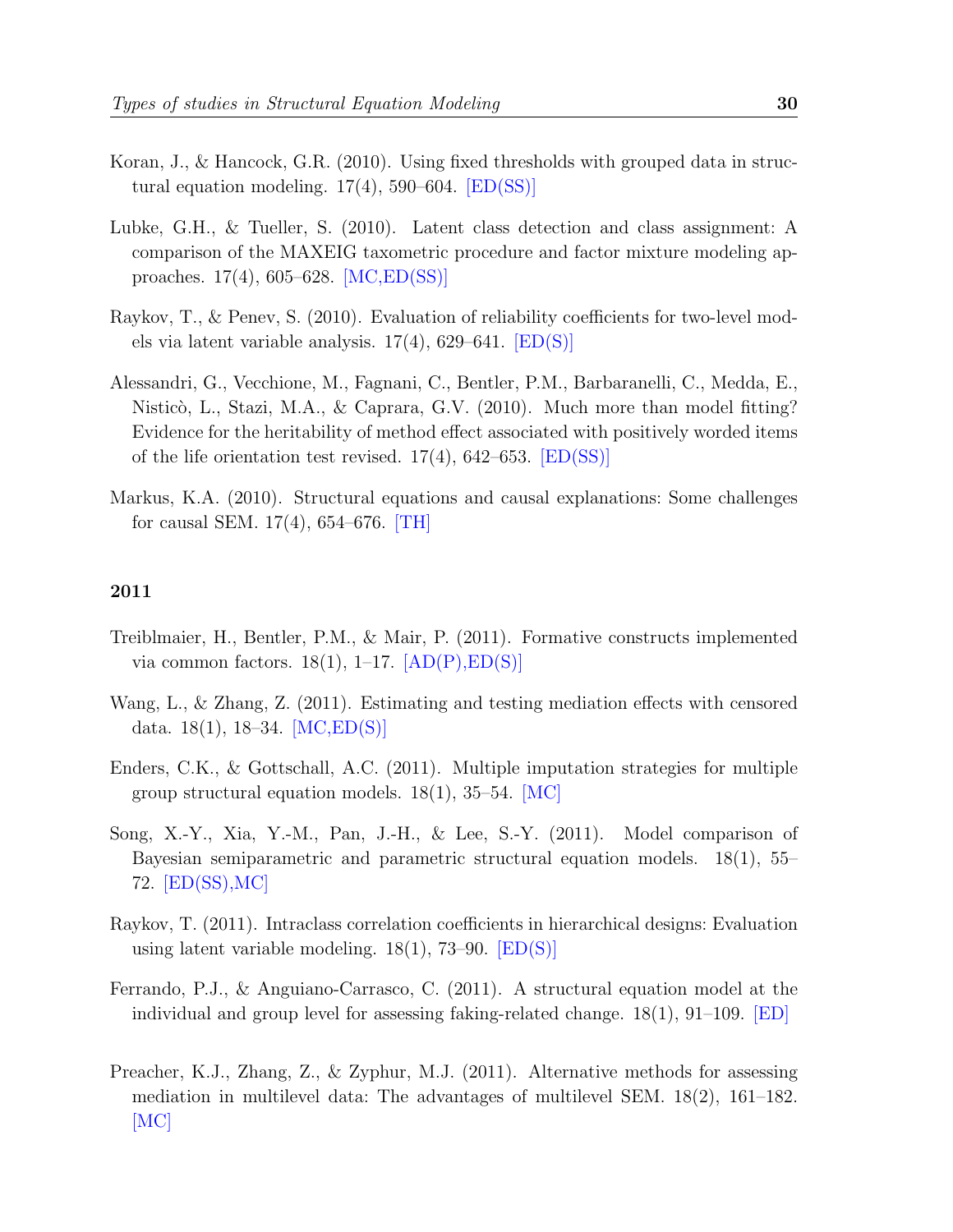- Song, X.-Y., Lu, Z.-H., Hser, Y.-I., & Lee, S.-Y. (2011). A Bayesian approach for analyzing longitudinal structural equation models. 18(2), 183–194. [ED]
- Cheong, J. (2011). Accuracy of estimates and statistical power for testing meditation in latent growth curve modeling.  $18(2)$ ,  $195-211$ . [MC]
- Kim, E.S., & Yoon, M. (2011). Testing measurement invariance: A comparison of multiple-group categorical CFA and IRT. 18(2), 212–228. [MC]
- Finch, W.H., & French, B.F. (2011). Estimation of MIMIC model parameters with multilevel data. 18(2), 229–252. [MC]
- Savalei, V. (2011). What to do about zero frequency cells when estimating polychoric correlations? 18(2), 253–273. [MC]
- Jackman, M.G.-A., Leite, W.L., & Cochrane, D.J. (2011). Estimating latent variable interactions with the unconstrained approach: A comparison of methods to form product indicators for large, unequal numbers of items. 18(2), 274–288. [MC]
- Maydeu-Olivares, A., Cai, L., & Hernández, A.  $(2011)$ . Comparing the fit of item response theory and factor analysis models.  $18(3)$ ,  $333-356$ .  $[MC]$
- Coffman, D.L. (2011). Estimating causal effects in mediation analysis using propensity scores. 18(3), 357–369. [MC]
- Jongerling, J., & Hamaker, E.L. (2011). On the trajectories of the predetermined ALT model: What are we really modeling?  $18(3)$ ,  $370-382$ .  $[AD(P),ED(S)]$
- Oort, F.J. (2011). Likelihood-based confidence intervals in exploratory factor analysis.  $18(3)$ , 383–396. [ED(S)]
- Kaplan, D., & Depaoli, S. (2011). Two studies of specification error in models for categorical latent variables. 18(3), 397-418. [MC]
- Raykov, T. (2011). On testability of missing data mechanisms in incomplete data sets. 18(3), 419–429. [TH]
- Murphy, D.L., Beretvas, S.N., & Pituch, K.A. (2011). The effects of autocorrelation on the curve-of-factors growth model. 18(3), 430–448. [MC(META)]
- Leite, W.L., & Zuo, Y. (2011). Modeling latent interactions at level 2 in multilevel structural equation models: An evaluation of mean-centered and residual-centered unconstrained approaches.  $18(3)$ ,  $449-464$ . [MC(META)]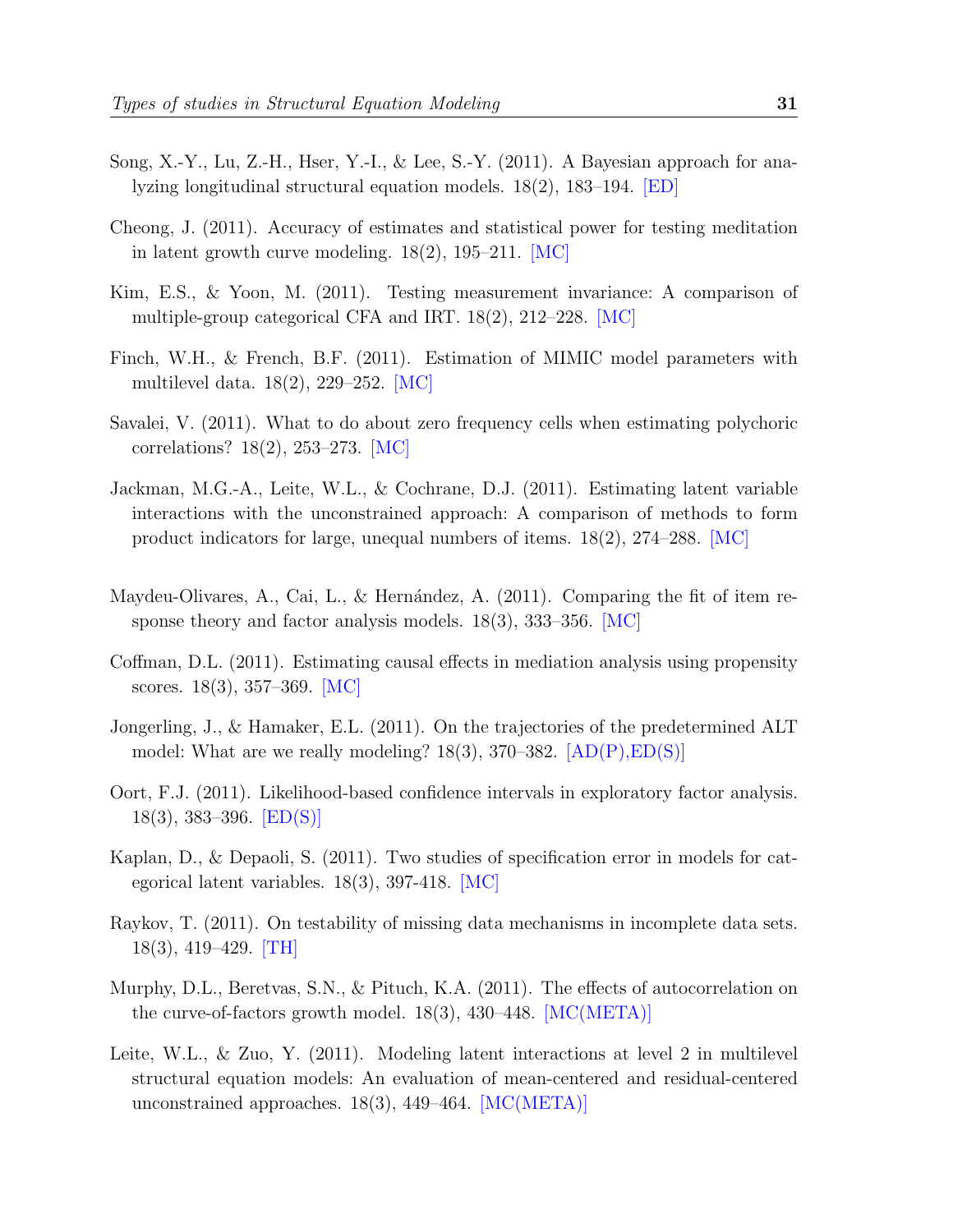- Crayen, C., Geiser, C., Scheithauer, H., & Eid, M. (2011). Evaluating interventions with multimethod data: A structural equation modeling approach. 18(4), 497–524.  $[ED(SS)]$
- Kaplan, D., & Keller, B. (2011). A note on cluster effects in latent class analysis. 18(4), 525–536. [MC]
- Pek, J., Losardo, D., & Bauer, D.J. (2011). Confidence intervals for a semiparametric approach to modeling nonlinear relations among latent variables. 18(4), 537–553.  $|MC|$
- Sterba, S.K. (2011). Implications of parcel-allocation variability for comparing fit of item-solutions and parcel-solutions. 18(4), 554–577. [MC]
- Molenaar, D., Dolan, C.V., & Van der Maas, H.L.J. (2011). Modeling ability differentiation in the second-order factor model.  $18(4)$ ,  $578-594$ .  $[ED(S)]$
- Ledermann, T., Macho, S., & Kenny, D.A. (2011). Assessing mediation in dyadic data using the actor-partner interdependence model.  $18(4)$ , 595–612. [ED(SS)]
- Morin, A.J.S., Ma¨ıano, C., Nagengast, B., Marsh, H.W., Morizot, J., & Janosz, M. (2011). General growth mixture analysis of adolescents' developmental trajectories of anxiety: The impact of untested invariance assumptions on substantive interpretations. 18(4), 613–648. [ED]
- Larsen, R. (2011). Missing data imputation versus full information maximum likelihood with second-level dependencies.  $18(4)$ , 649–662. [MC]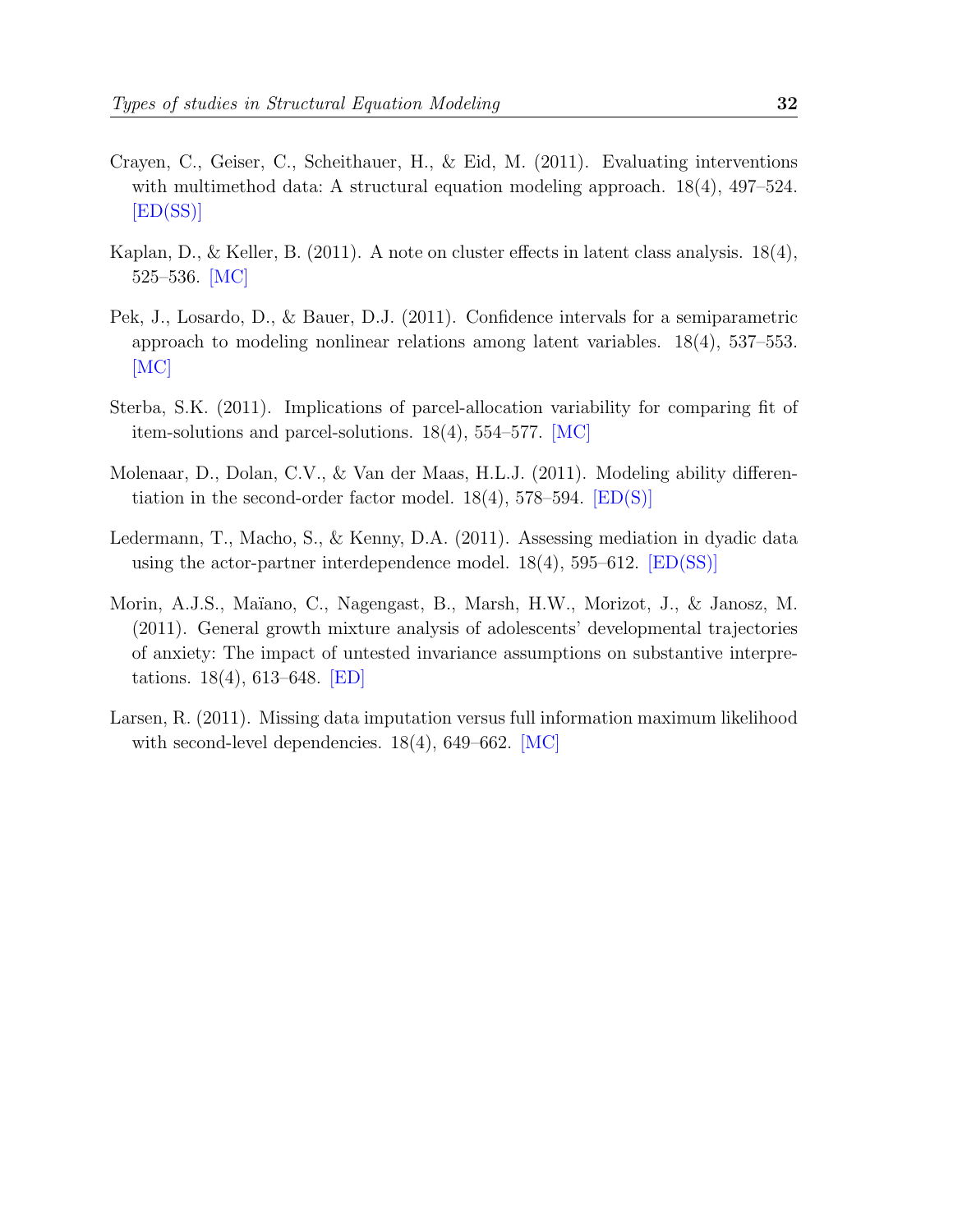# **Overviews**

In Table [2](#page-33-0) an overview is given of the types of studies in Structural Equation Modeling from 1994 through 2011. The overall prevalence of Monte Carlo studies and empirical data applications, summarized over 1994–2011, is shown in Figure [1.](#page-34-0) Yearly information of publication is also displayed in Figures [2](#page-35-0) and [3.](#page-36-0)

<span id="page-33-0"></span>Table 2. Frequency of Monte Carlo studies and empirical data applications published in the Structural Equation Modeling journal over the period 1994–2011.

| Year       | Articles EM (S, SS) |                  |             | МC              |                 | $EMC$ (MC, AD, S, SS) AD P TH $(R)$ |                |                |                       | <b>META</b>                                               |
|------------|---------------------|------------------|-------------|-----------------|-----------------|-------------------------------------|----------------|----------------|-----------------------|-----------------------------------------------------------|
| 1994       | 15                  | 10               | (2, 2)      | 3               |                 |                                     | $\mathbf{1}$   |                | $\mathbf{1}$          | $\mathcal{I}$                                             |
| 1995       | 13                  | $8\,$            | (1, 0)      | $\mathbf{1}$    |                 |                                     | $\mathbf{1}$   | $\mathbf{1}$   | $\overline{2}$        | $\mathbf{1}$                                              |
| 1996       | 17                  | 8                | (2, 1)      | $\overline{4}$  |                 |                                     |                |                | $\overline{5}$<br>(2) |                                                           |
| 1997       | 16                  | 10               | (4, 1)      | $\overline{4}$  |                 |                                     |                | $\mathbf{1}$   | $\mathbf{1}$          | $\mathcal{I}$                                             |
| 1998       | 16                  | 10               | (1, 1)      | 4               | $\mathbf{1}$    | (0, 1, 0, 1)                        | $\mathbf{1}$   |                |                       | $\mathcal{I}$                                             |
| 1999       | 15                  | $\overline{7}$   | (1, 0)      | $\sqrt{3}$      | $\sqrt{2}$      | (2, 0, 1,<br>$\vert 0)$             | $\mathbf{1}$   | $\mathbf{1}$   | (1)<br>$\mathbf{1}$   | $\mathcal{I}$                                             |
| 2000       | $23\,$              | $6\phantom{.}6$  | (0, 1)      | $\bf 5$         | $\mathbf{1}$    | (0, 1, 1, 0)                        | $\overline{4}$ |                | $\overline{7}$        | $\mathcal{S}$                                             |
| 2001       | 23                  | 11               | (3, 2)      | $\overline{7}$  | $\overline{2}$  | (1, 1, 2, 0)                        | $\overline{2}$ |                | $\mathbf{1}$          | $\mathcal{Q}% _{M_{1},M_{2}}^{\alpha,\beta}(\varepsilon)$ |
| $\,2002\,$ | $25\,$              | 8                | (1, 1)      | $8\,$           | $\sqrt{2}$      | (1, 1, 1,<br><sup>1</sup>           | $\overline{2}$ |                | $\overline{5}$        | $\mathcal G$                                              |
| 2003       | $27\,$              | 16               | (7, 1)      | $6\phantom{.}6$ | $\mathbf{1}$    | (1, 0, 1,<br>$\vert 0)$             |                | $\mathbf{1}$   | 3<br>(2)              | $\mathcal{I}$                                             |
| 2004       | $28\,$              | 13               | (3, 3)      | 7               | $\sqrt{3}$      | (1, 2, 3, 0)                        | 3              |                | $\overline{2}$<br>(1) | $\mathcal{I}$                                             |
| 2005       | $26\,$              | 13               | (5, 4)      | $8\,$           | $\overline{2}$  | (1, 1, 2, 0)                        | $\overline{2}$ |                | $\mathbf{1}$          | $\mathcal S$                                              |
| 2006       | 23                  | $\boldsymbol{9}$ | (2, 2)      | $\,7$           | $6\phantom{.}6$ | (3, 3, 2, 1)                        | $\mathbf{1}$   |                |                       | $\mathcal S$                                              |
| 2007       | 24                  | 8                | (2, 2)      | 15              |                 |                                     |                |                | 1                     | $\overline{5}$                                            |
| 2008       | 24                  | 7                | (4, 1)      | 11              | 3               | (2, 1, 0, 3)                        |                | $\mathbf{1}$   | $\overline{2}$        | $\mathcal S$                                              |
| 2009       | $27\,$              | 7                | (1, 0)      | 8               | 10              | (8, 2, 4, 1)                        |                | $\mathbf{1}$   | $\mathbf{1}$          | $\mathcal G$                                              |
| 2010       | 27                  | 9                | (3, 3)      | $8\,$           | $\mathfrak{Z}$  | (3, 0, 1, 2)                        | $\overline{4}$ | $\mathbf{1}$   | $\overline{2}$        | $\mathcal{Q}% _{M_{1},M_{2}}^{\alpha,\beta}(\varepsilon)$ |
| 2011       | $29\,$              | 8                | (3, 2)      | 16              | $\overline{4}$  | (2, 2, 3, 1)                        |                |                | $\mathbf{1}$          | $\mathcal{Q}% _{M_{1},M_{2}}^{\alpha,\beta}(\varepsilon)$ |
| Total      | 398                 |                  | 168(45, 27) | 125             | 40              | (25, 15, 21, 10)                    | 22             | $\overline{7}$ | 36<br>(6)             | 36                                                        |

Note. EM (S): empirical data only (S: secondary analysis of data, SS: subsample from empirical data base), MC: strict Monte Carlo only; EMC (MC, AD, S, SS): both empirical data and broad Monte Carlo (MC: strict Monte Carlo, AD: artificial data); AD: artificial data only; P: population study; TH: theoretical only (R: review study); META: meta-modeling in a strict MC study.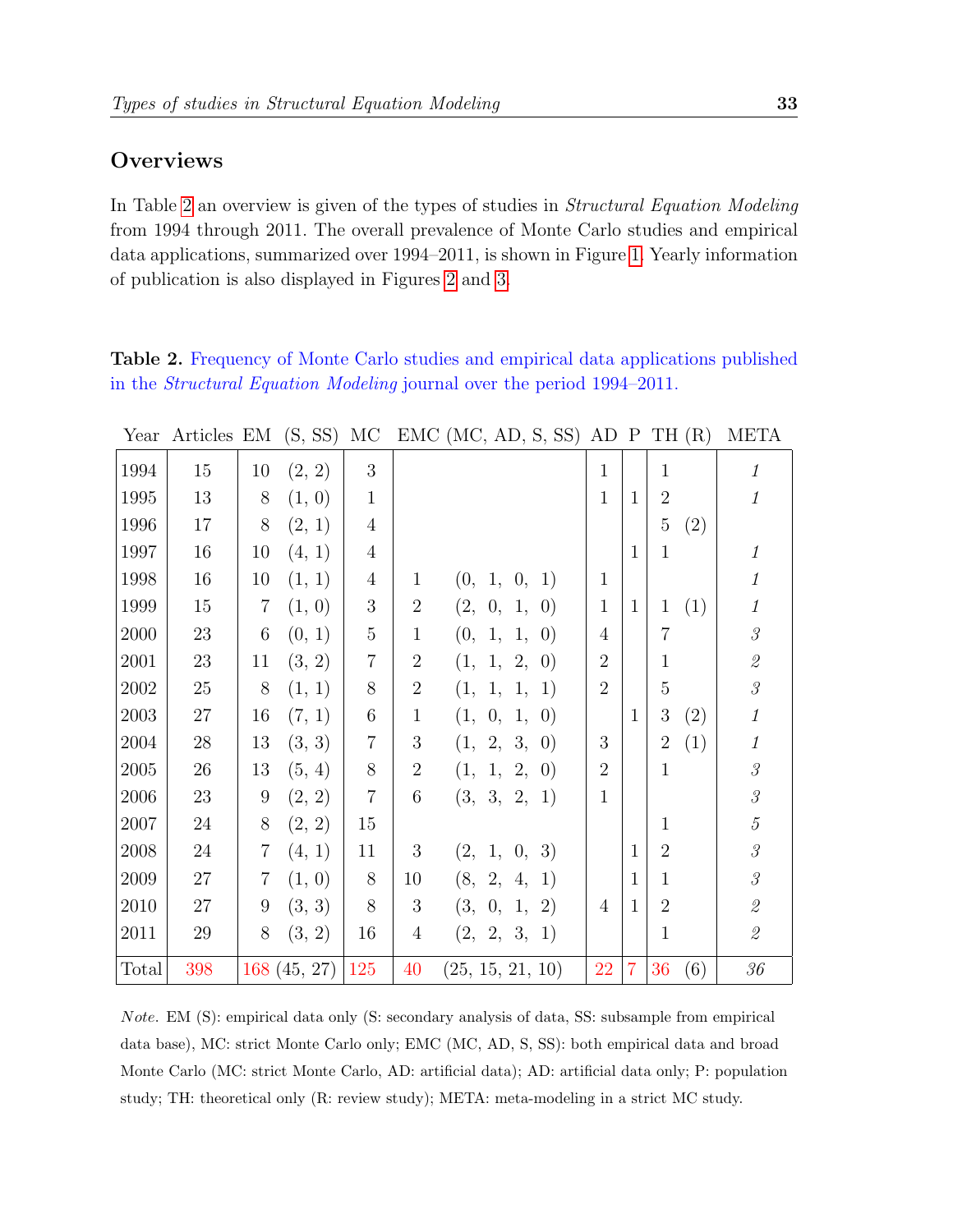

<span id="page-34-0"></span>Figure 1. Monte Carlo studies and empirical data applications in Structural Equation Modeling over the years. EMC: both empirical and broad Monte Carlo data; EM: empirical data only; MC: strict Monte Carlo data only.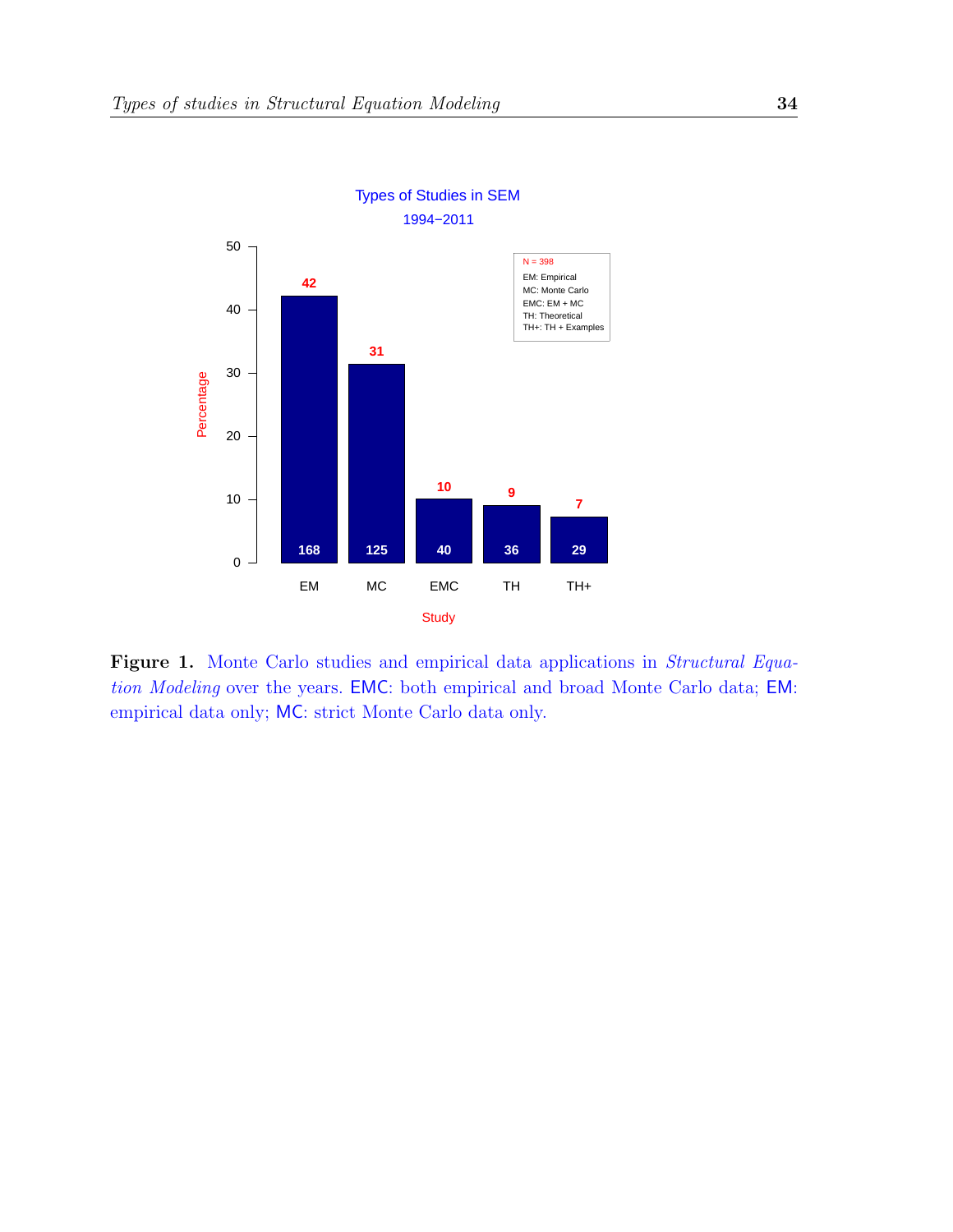

<span id="page-35-0"></span>Figure 2. Monte Carlo studies and empirical data applications in Structural Equation Modeling over the years. EMC: both empirical and broad Monte Carlo data; EM: empirical data only; MC: strict Monte Carlo data only.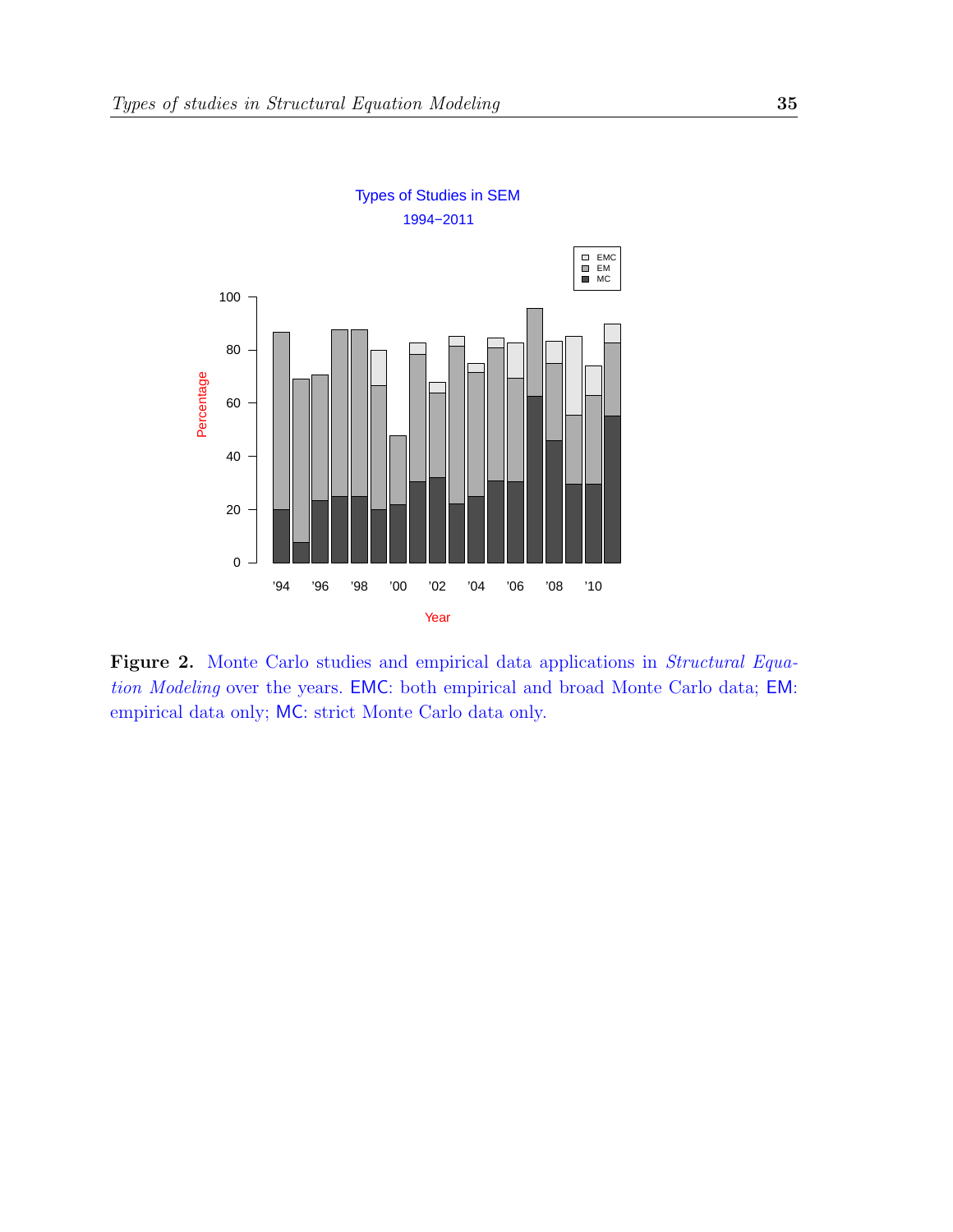

<span id="page-36-0"></span>Figure 3. Publications of Monte Carlo studies and empirical data applications in Structural Equation Modeling over the years.